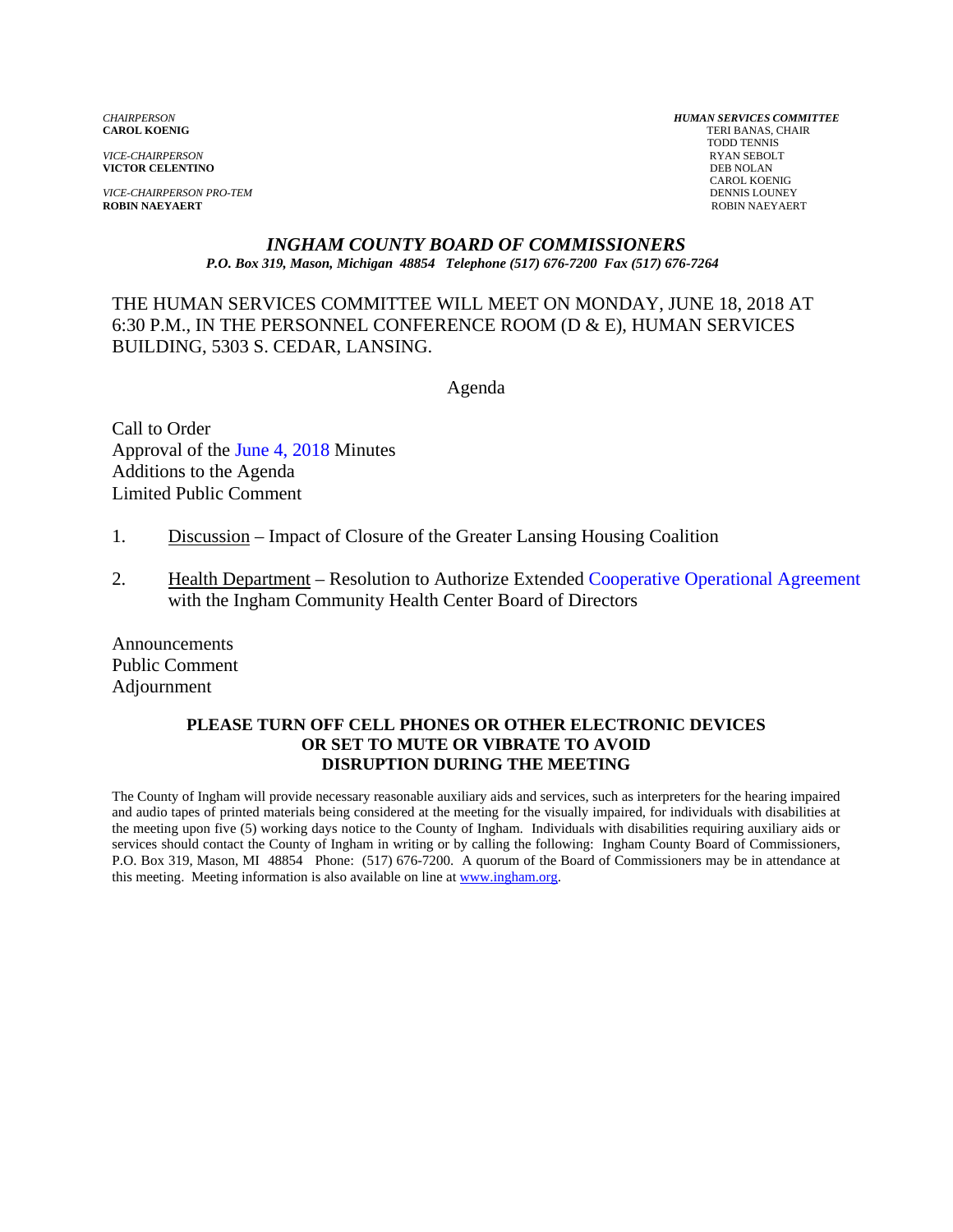### HUMAN SERVICES COMMITTEE June 4, 2018 Draft Minutes

<span id="page-1-0"></span>

| <b>Members Present:</b> | Banas, Nolan, Koenig (arrived at 6:30 p.m.), Louney, Tennis, Sebolt, and<br>Naeyaert |
|-------------------------|--------------------------------------------------------------------------------------|
| <b>Members Absent:</b>  | None.                                                                                |

Others Present: Michael Unsworth, Simar Pawar, Chad Stevens, Irene Armock-Schaaf, Abigail Tanner, Melissa Buzzard, Tim Morgan, Matt Bennett, Jared Cypher, Lindsey LaForte, and others.

The meeting was called to order by Chairperson Banas at 6:30 p.m. in Personnel Conference Room "D & E" of the Human Services Building, 5303 S. Cedar Street, Lansing, Michigan.

# Approval of the May 14, 2018 Minutes

# MOVED BY COMM. SEBOLT, SUPPORTED BY COMM. LOUNEY, TO APPROVE THE MINUTES OF THE MAY 14, 2018 HUMAN SERVICES COMMITTEE MEETING.

# THE MOTION CARRIED UNANIMOUSLY. Absent: Commissioner Koenig

# Additions to the Agenda

None.

Limited Public Comment

None.

# MOVED BY COMM. NAEYAERT, SUPPORTED BY COMM. NOLAN, TO APPROVE A CONSENT AGENDA CONSISTING OF THE FOLLOWING ACTION ITEMS:

- 2. Facilities Resolution to Extend the Current Tri-County Office on Aging (TCOA) Lease Agreement
- 3. Health Department Resolution to Enter Agreement with AGS Data, LLC
- 5. Community Agencies Resolution Approving Criteria for Evaluating 2019 Applications for Community Agency Funding

THE MOTION CARRIED UNANIMOUSLY. Absent: Commissioner Koenig

THE MOTION TO APPROVE THE ITEMS ON THE CONSENT AGENDA CARRIED UNANIMOUSLY. Absent: Commissioner Koenig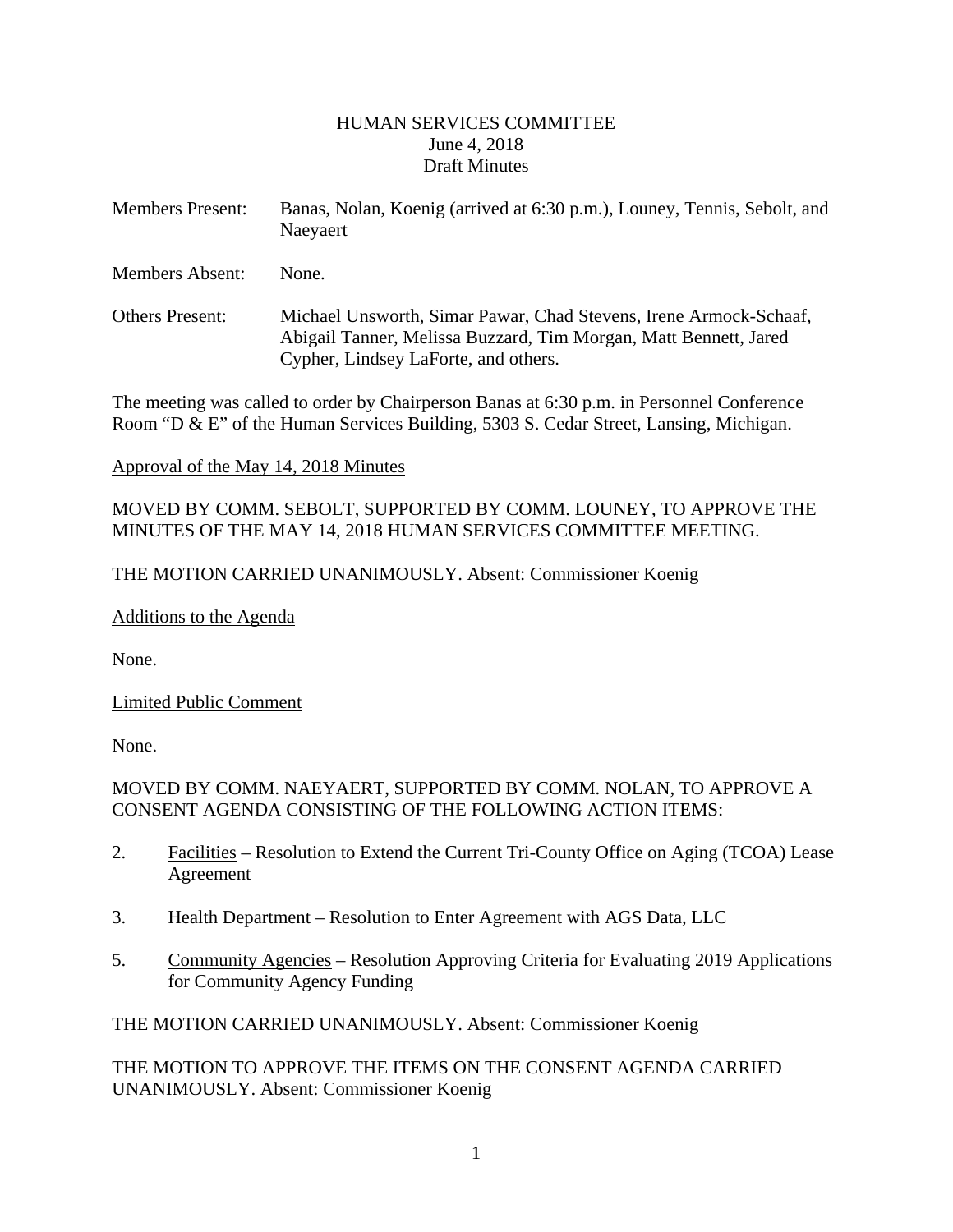Commissioner Koenig arrived at 6:30 p.m.

1. Parks Commission – Interviews

Abigail Tanner interviewed for a position on the Parks Commission.

Irene Armock-Scaaf interviewed for a position on the Parks Commission.

Michael Unsworth interviewed for a position on the Parks Commission.

Chad Stevens interviewed for a position on the Parks Commission.

Shimar Pawar interviewed for a position on the Parks Commission.

4. Parks Department – Resolution to Approve the Application Form, Scoring Criteria for the Trails and Parks Millage, and Declaring a Fourth Round of Applications for the Trails and Parks Millage *(Discussion/Possible Action)*

Chairperson Banas stated that there had been a recommendation from the Parks Department to alter the application process and streamline the scoring criteria based on comments they had received from the Board of Commissioners in the recent past.

Melissa Buzzard, Parks and Trails Millage Coordinator, stated that one of the changes to the application process was based on the Drain Commission's recommendations to unify design standards.

Chairperson Banas asked what the Drain Commission's suggested design standard said.

Ms. Buzzard stated that this would allow uniform design standards to be approved for use on the trail projects.

Chairperson Banas asked how these changes would help the selection of applicants for the Trails and Parks Millage funding.

Tim Morgan, Parks Department Director, stated that it would allow more flexibility.

Ms. Buzzard stated the second change was that small grants would be selected separately.

Chairperson Banas stated that this change was based on out-County concerns from residents and officials and would allow the process to be fairer.

Ms. Buzzard stated that there had been a restructuring of criteria, to include connectivity and if the project was a top-five ranked trail based on the Mannik and Smith report.

Chairperson Banas stated that the report was done based on input from the community.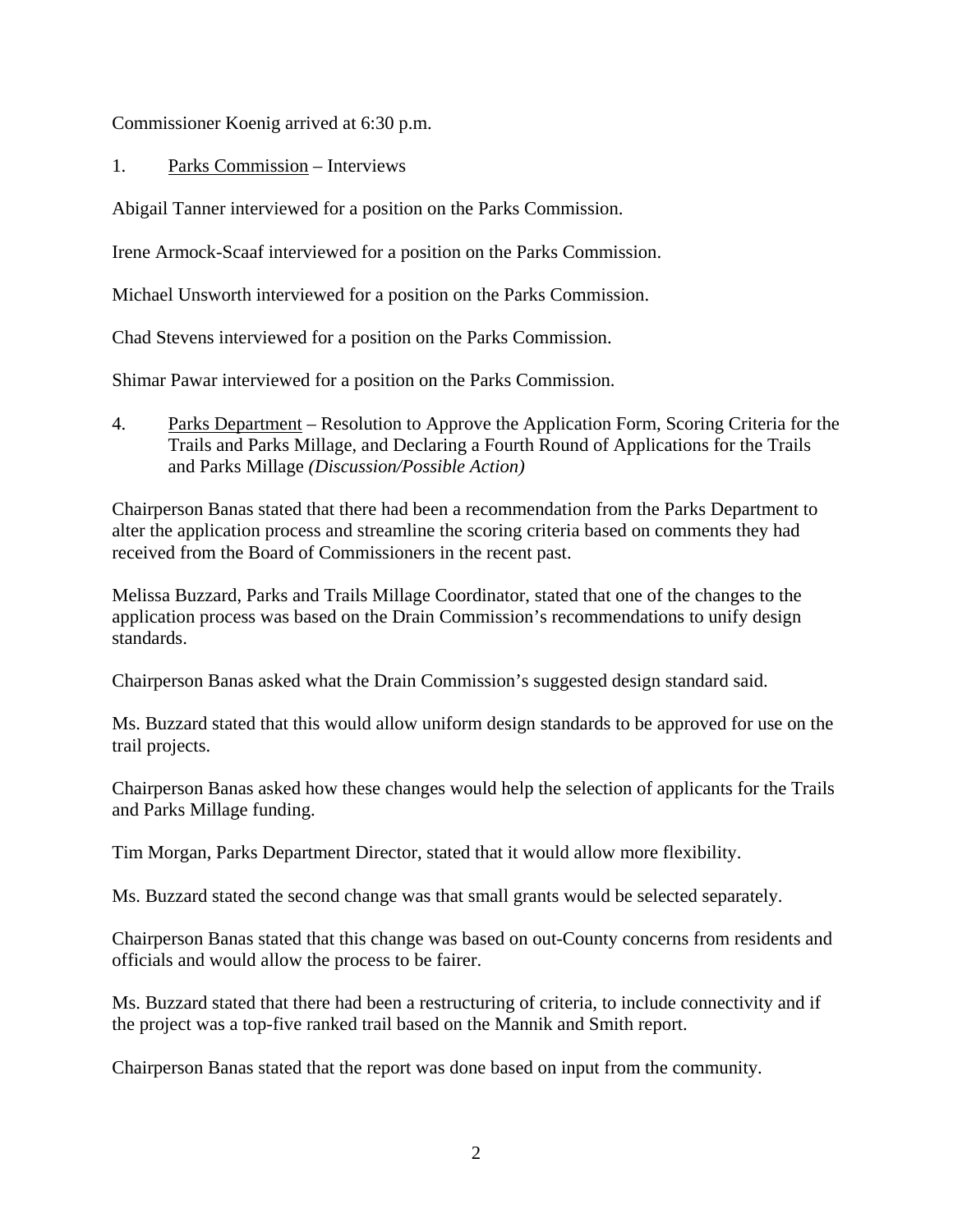Ms. Buzzard stated that the third criteria change looked at the match funding. She further stated that there was a change to the formula which provided for looking for closely at the match funding.

Discussion.

Chairperson Banas asked for an explanation of the match funding formula.

Matt Bennett, Parks Commission Chair, stated that based on comments from previous meetings they were attempting to find a way to make the match funding portion more equitable. He further explained that in order to figure this number out, they would look at the applicant's match funding percentage, divide it by 10, and use that number to factor with a multiplier of three in order to total the points.

Mr. Morgan stated that the beauty of the formula was that it gave equal weight for all match money. He further stated that the last round of funding was based on a range of match funding rather that a specific amount.

Mr. Bennett stated that this would push communities to really attempt to provide as much match money as they could.

Chairperson Banas stated that the application process would also prioritize the top-five ranked trails in the County.

Commissioner Koenig stated that the Parks Commission wanted the match money to be more heavily weighed and focused on that meaning dollars, not in-kind donations or labor.

Chairperson Banas stated that decision to recommend this criteria was unanimous from the Parks Commission.

Commissioner Tennis stated that he disagreed with both of the points Commissioner Koenig raised because he thought this would make it more difficult for some smaller communities to compete with larger communities. He further stated he had concerns about in-kind services, such as a contribution of land, not counting toward match money and he would not like to penalize inkind contributions compared to match cash funding.

Commissioner Tennis stated that he was also unsure what criteria was to be used to compare the small scale projects against one another. He further stated that 29% of the millage funds came from communities that received less than 5% of the total millage amount, so there needed to be an equitable way of disturbing funds to these communities.

Commissioner Tennis stated that if the concern was to allow everyone to have access to funds, these changes did not go far enough to be equitable.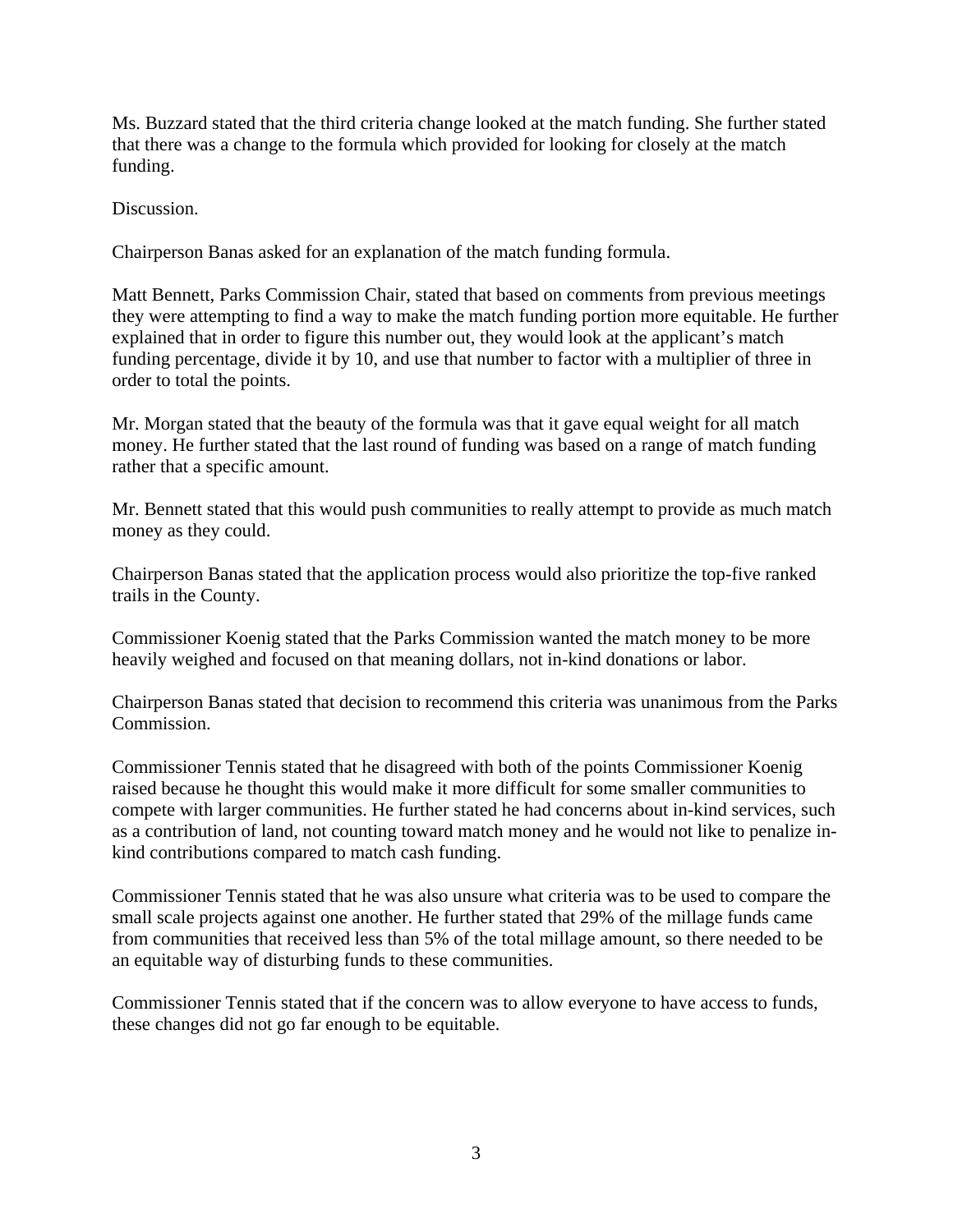Chairperson Banas asked if it could be clarified how the small communities would be treated in this process.

Mr. Morgan stated that small communities would be considered separately if their project was under \$50,000, otherwise they would be considered with everyone. He further stated that Stockbridge went through the last round of projects as a large project, even though they were a small community, because of the size of their projects.

Mr. Morgan stated that communities had always been considered based on sizes, but had been listed all together rather than separated out in the chart at the end of the scoring. He further stated that by separating those out into two charts, it would allow the differences to be better understood.

Chairperson Banas asked if the largest city in the County could also apply for a small grant.

Mr. Morgan stated that it would not be possible for larger communities to apply for smaller grants and be considered with the smaller communities.

Commissioner Tennis asked where the line would be drawn in order to adequately fund the 17 smaller communities in the County. He further stated that the smaller communities would be scored against each other and he would like to know how it would be decided which projects to fund.

Ms. Buzzard stated that it depended on the quality of the project.

Mr. Morgan stated that in every round of applications, there had been more projects than funding, so only quality projects were funded He further stated that looking at multiple-year projects this past year helped to fund projects a bit more in the long term.

Mr. Morgan stated that this process had been tweaked and would continue to be in order to make it the most beneficial to the County.

Chairperson Banas stated that the review process had been very helpful and the small grant process had helped to make the process fairer.

Commissioner Koenig stated that the reason why in-kind donations were no longer being counted toward the match funding was because larger communities would benefit more since they had staff such as engineers and planners that were being utilized for a high dollar amount.

Commissioner Nolan stated that she wanted to know how many points were possible without the match figured in.

Mr. Bennett stated that it would be 30 points.

Commissioner Nolan stated that it may have been possible to get an additional 15 points for a project with 50% match money.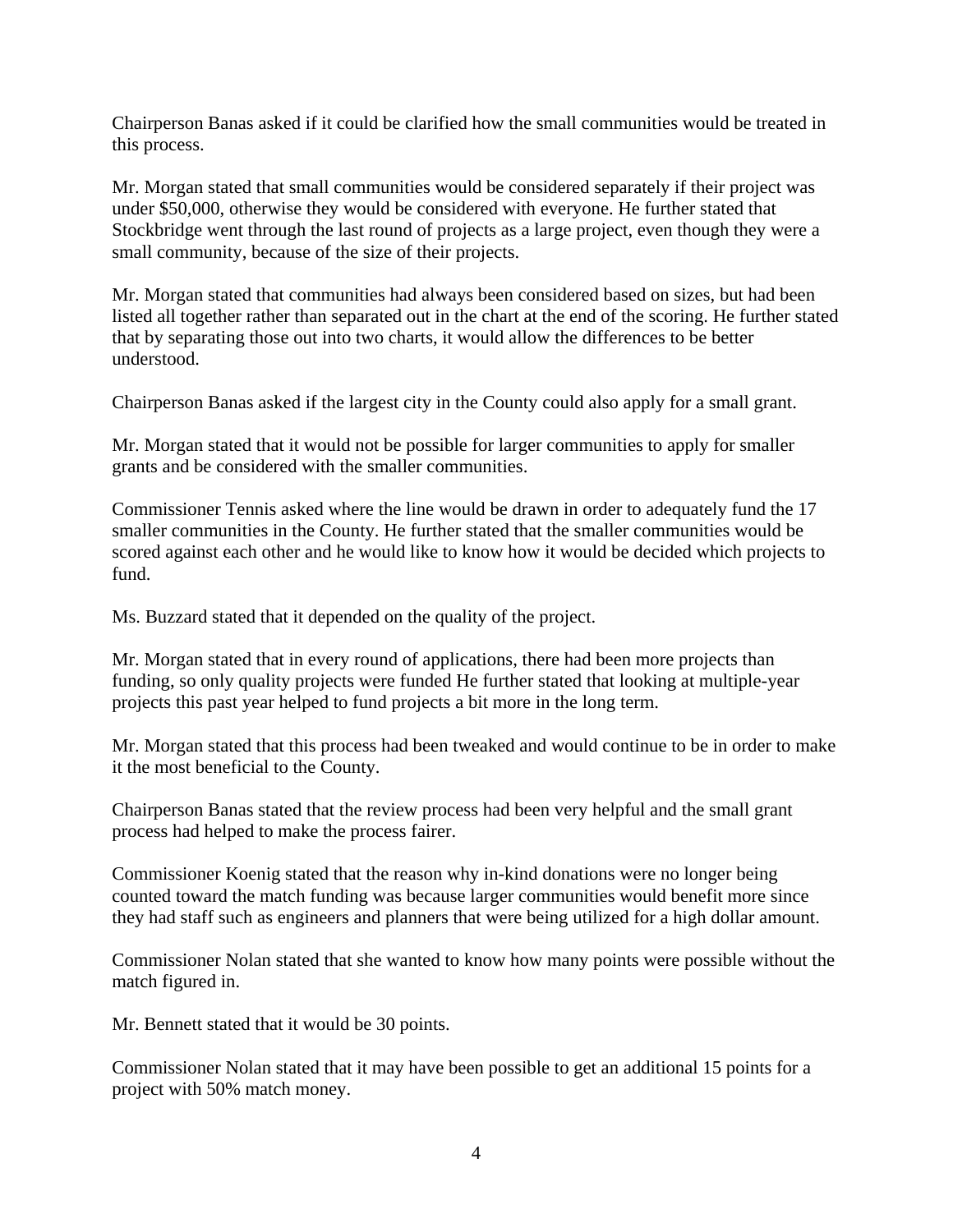Mr. Morgan stated that the match money points awarded would about a third of the total points if the project reached an additional 15 points for match money as in Commissioner Nolan's example.

Mr. Bennett stated that the Parks Commission would not be able to put a poor quality project forward just because of the match money put forward.

Commissioner Naeyaert asked if a smaller community applied for a Michigan Department of Natural Resources (DNR) grant would that count toward the cash match.

Mr. Morgan stated that the DNR grants counted as a cash match.

Commissioner Naeyaert stated that at times those grants would not be awarded if the millage funding was not awarded.

Mr. Morgan stated that the Parks Commission would assume the DNR funding would be awarded, but if that did not happen, the community would have to come before the County again to ask for additional funding and at that time the project may not go forward.

Mr. Bennett stated that this conversation linked with what a Parks Commission candidate had said during their interview, about wanting to see the projects happening, but so many other parts needed to come together before the work could happen.

Commissioner Naeyaert stated that was the reason why she wanted to understand the whole process.

Discussion.

Mr. Morgan stated that it did take a bit of time to get moving on the millage funding for the first rounds because they needed to develop the task force, hire the consultant, the application round then happened, and then the work finally happened. He further stated that a lot of work would be completed this year, so the millage was becoming more visible.

# **Chairperson Banas asked if the Board of Commissioners could be notified as millage projects were completed so that they may communicate that with constituents.**

Commissioner Sebolt stated that he was concerned that small projects in the larger communities would be overlooked. He further stated that there was a small project in his community where parks needed a small connector trail, but it was not a priority for the City and there was no incentive for it to become one.

Ms. Buzzard stated that they had funded a few smaller City of Lansing projects under \$15,000 in the last round of applications. She further stated that this was probably not a concern because small projects were already being funded in larger communities as long as the communities brought them forward.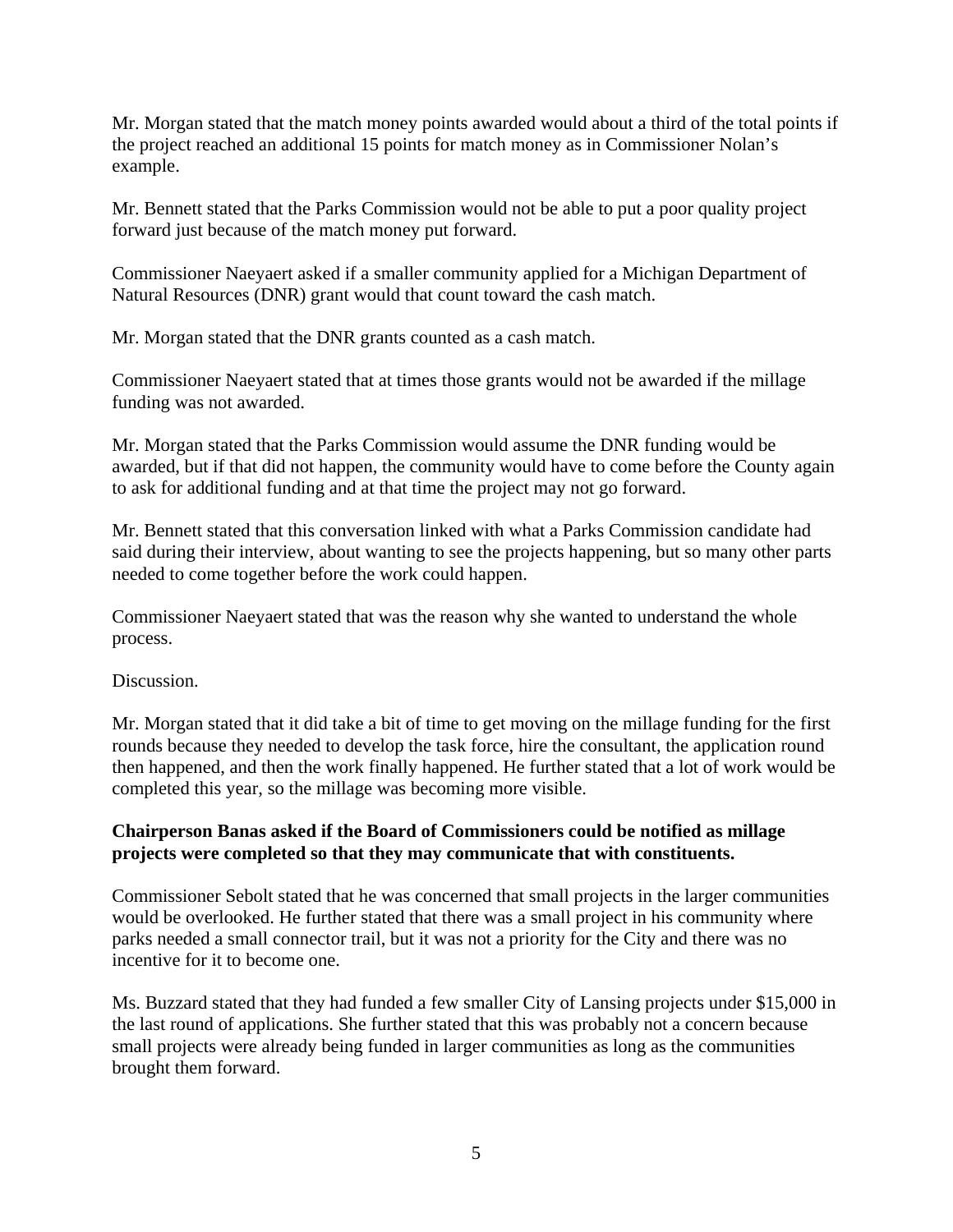Mr. Morgan stated that those smaller projects often came with large grant matches from DNR funding, so they were often easily approved. He further stated that this current process would not encourage communities to bring small projects but small projects were low-hanging fruit and if the communities brought them forward, they would likely be funded.

Commissioner Sebolt stated that those smaller City of Lansing projects during the last round of funding happened because they were specialized, water trail projects. He further stated that it seemed that the millage funding criteria had been designed to give more incentives for larger projects.

Mr. Morgan stated that communities should have a desire to bring those projects forward because they were projects that would be very appealing for approval.

Chairperson Banas stated that as a Commissioner sitting on the Park Commission, she would look forward to supporting a project such as the one Commissioner Sebolt was describing.

Mr. Bennett asked if the project involved the Lansing City Park.

Commissioner Sebolt stated that it included two parks, one of which was Lansing City Park.

Commissioner Tennis asked about the point scale because it appeared that there were 35 possible points. He further stated that even if a community could provide engineering, it would reduce the total cost of the project, so it did not make sense to not allow in-kind services.

Commissioner Tennis stated that he could understand that in-kind services would need to be looked at closely to make sure that were valued properly, such as engineering and the sale of land. He further stated that he would like to see that part of the policy change.

Commissioner Tennis stated that he would like to see the match with a multiplier of two rather than three, as it would bring more balance to this application process.

Commissioner Sebolt asked Commissioner Tennis if he would be comfortable with in-kind match be taken into account, with a smaller multiplier.

Commissioner Tennis stated that he thought in-kind services brought value and he was concerned that if given as smaller consideration than cash it would not be worthwhile.

Chairperson Banas stated that there needed to be some definition of what was allowable for inkind services.

Commissioner Tennis stated that he would imagine it would be done on a case-by-case basis.

Mr. Morgan stated that the Parks Department would like guidelines because it was difficult for staff to know what should be allowed and not allowed. He further stated that at times, the staff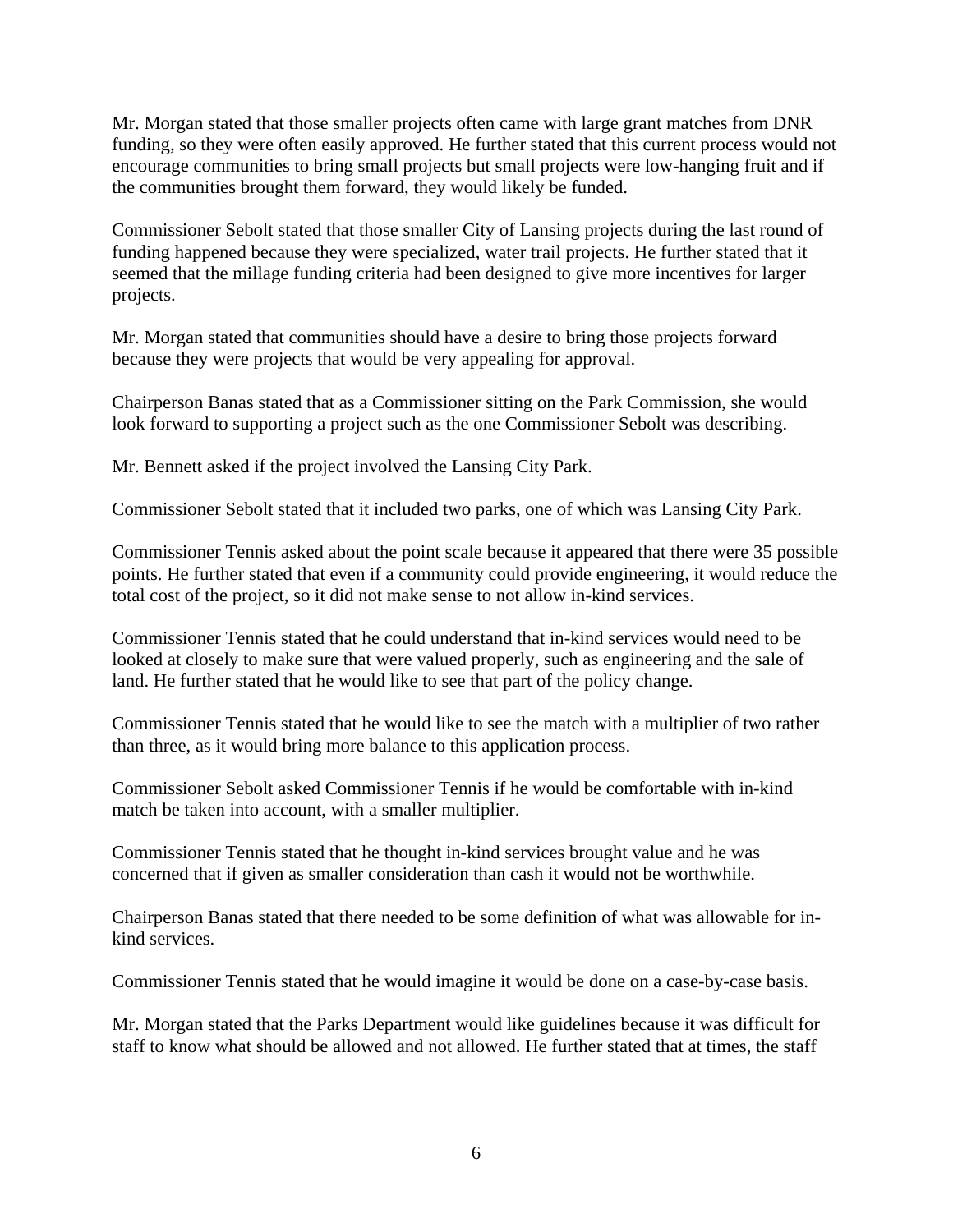allowed certain values for in-kind services and then the Parks Commission disagreed, leaving the staff to look like the bad guy.

Mr. Morgan stated that for land they had been looking at the Federal Yellow Book appraisals, but for other work, such as engineering, it was more difficult to account for the actual cost.

Commissioner Tennis stated that if the engineering was done by the community, then the community should be credited with what the cost-savings was of not hiring that portion out.

Mr. Morgan stated that it was a dilemma for staff because they were unsure what the value would be for something like that and it would be impossible to take bids for a project that would never be hired out to get an average cost. He further stated that it would be helpful to have clear guidelines for considering in-kind service values.

Mr. Morgan stated that communities might start reducing the amount of cash match if they saw other communities being allowed to inflate their monetary match with huge in-kind service values.

Discussion.

Chairperson Banas stated that this discussion would need to continue at the next Committee meeting because there was not a motion to adopt this resolution.

Commissioner Koenig stated that the Parks Commission had been in discussions about the value of in-kind services and sometimes communities would argue that they needed more than another community for the same job because it was based on the salary paid by each community. She further stated that those discussions had been uncomfortable and complicated.

# MOVED BY COMM. LOUNEY, SUPPORTED BY COMM. NOLAN, TO APPROVE THE RESOLUTION.

Commissioner Louney stated that the Parks Commission members and Parks Department staff had worked for a long time on these issues and it was time to move forward. He further stated his experience with the grant process had been that criteria like this was often changing and moving forward.

MOVED BY COMM. TENNIS, SUPPORTED BY COMM. SEBOLT, TO AMEND THE INGHAM COUNTY TRAILS AND PARKS PROGRAM SCORING CRITERIA AS FOLLOWS:

### 3. **How the project provides for other available funders and partners**.

**Has Potential Available Funds:** Projects that have the potential to be funded through state or federal grants, donations, partner contributions, or other funding sources will receive a higher priority than projects without other identified funding opportunities. Only monetary contributions will be considered. To determine whether a project has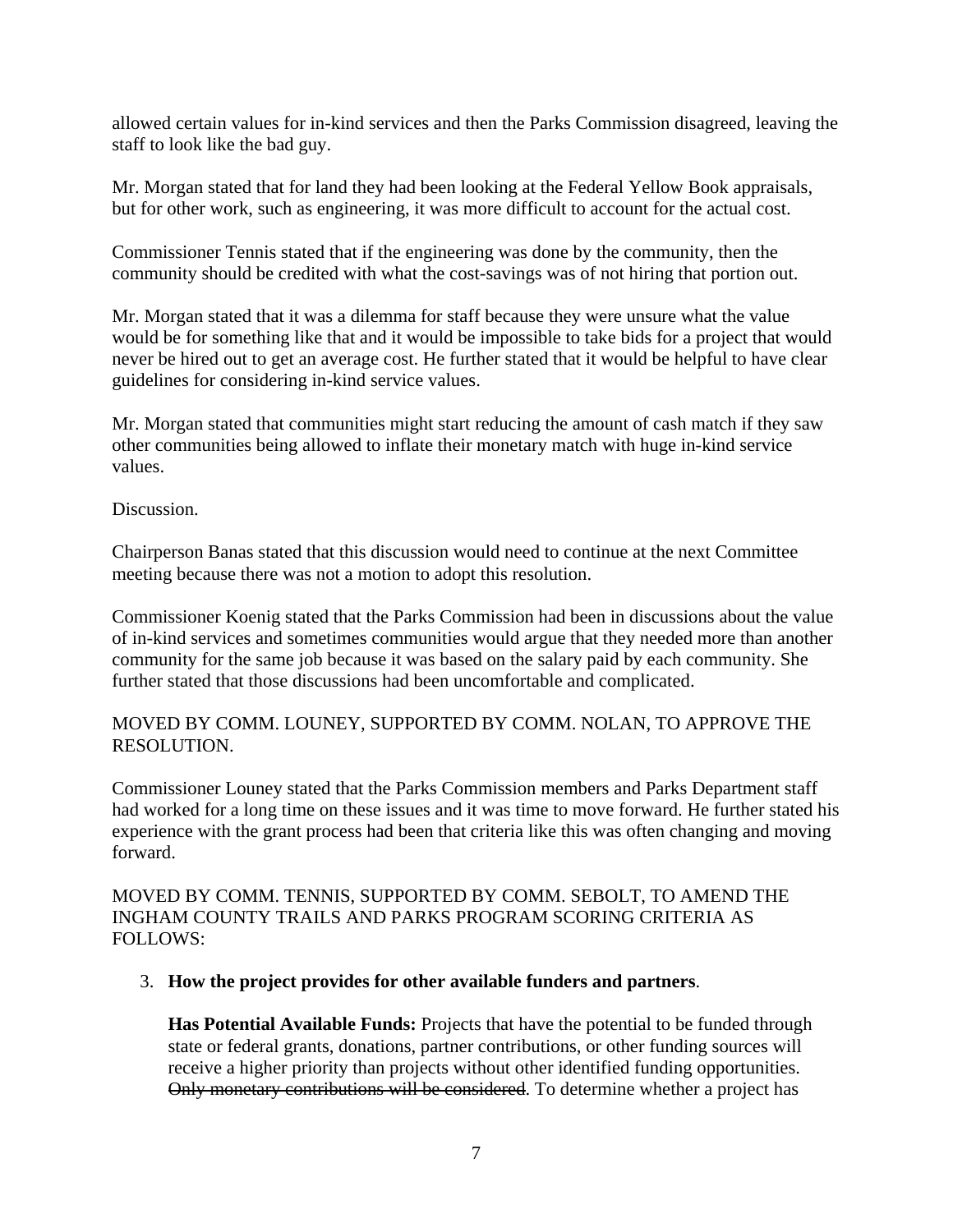leveraged potential available funds, a project should address the following matching % to receive points, *match = what total percent of the project all matching dollars account for.* The number of points a project will receive is determined by dividing the percent match by 10 then multiplying that number by three. (ex. 63% match will receive 18.9 points)

Commissioner Nolan stated that she supported the staff and their work. She further stated that there were also Parks Commission members that had worked very hard, volunteering many hours, on this grant process.

Commissioner Nolan stated that she would not support this amendment.

Commissioner Koenig stated that she would vote against the amendment because this needed to be moved forward and Commissioner Tennis' concerns could be reviewed later. She further stated that if in-kind services were to be included in the criteria, Commissioner Tennis should work on that and then bring it forward to the Committee.

Commissioner Koenig stated that she had already spent 10 or more hours on this process and it was time to move on.

Commissioner Tennis stated that he would have worked the next couple weeks on a formula and brought it to the next Committee meeting; however, he did not have time since the resolution was moving toward being adopted now. He further stated that perhaps he could have something ready before it moved through Finance Committee on Wednesday.

Commissioner Naeyaert stated that this had been worked on for a long time and she supported what the staff recommended.

Commissioner Banas stated that she would not support the amendment.

THE MOTION TO APPROVE THE AMENDMENT FAILED.  **Yeas**: Tennis and Sebolt **Nays**: Banas, Nolan, Koenig, Louney, and Naeyaert

MOVED BY COMM. TENNIS, SUPPORTED BY COMM. SEBOLT, TO AMEND THE INGHAM COUNTY TRAILS AND PARKS PROGRAM SCORING CRITERIA AS FOLLOWS:

### 3. **How the project provides for other available funders and partners**.

**Has Potential Available Funds:** Projects that have the potential to be funded through state or federal grants, donations, partner contributions, or other funding sources will receive a higher priority than projects without other identified funding opportunities. Only monetary contributions will be considered. To determine whether a project has leveraged potential available funds, a project should address the following matching % to receive points, *match = what total percent of the project all matching dollars account for.* The number of points a project will receive is determined by dividing the percent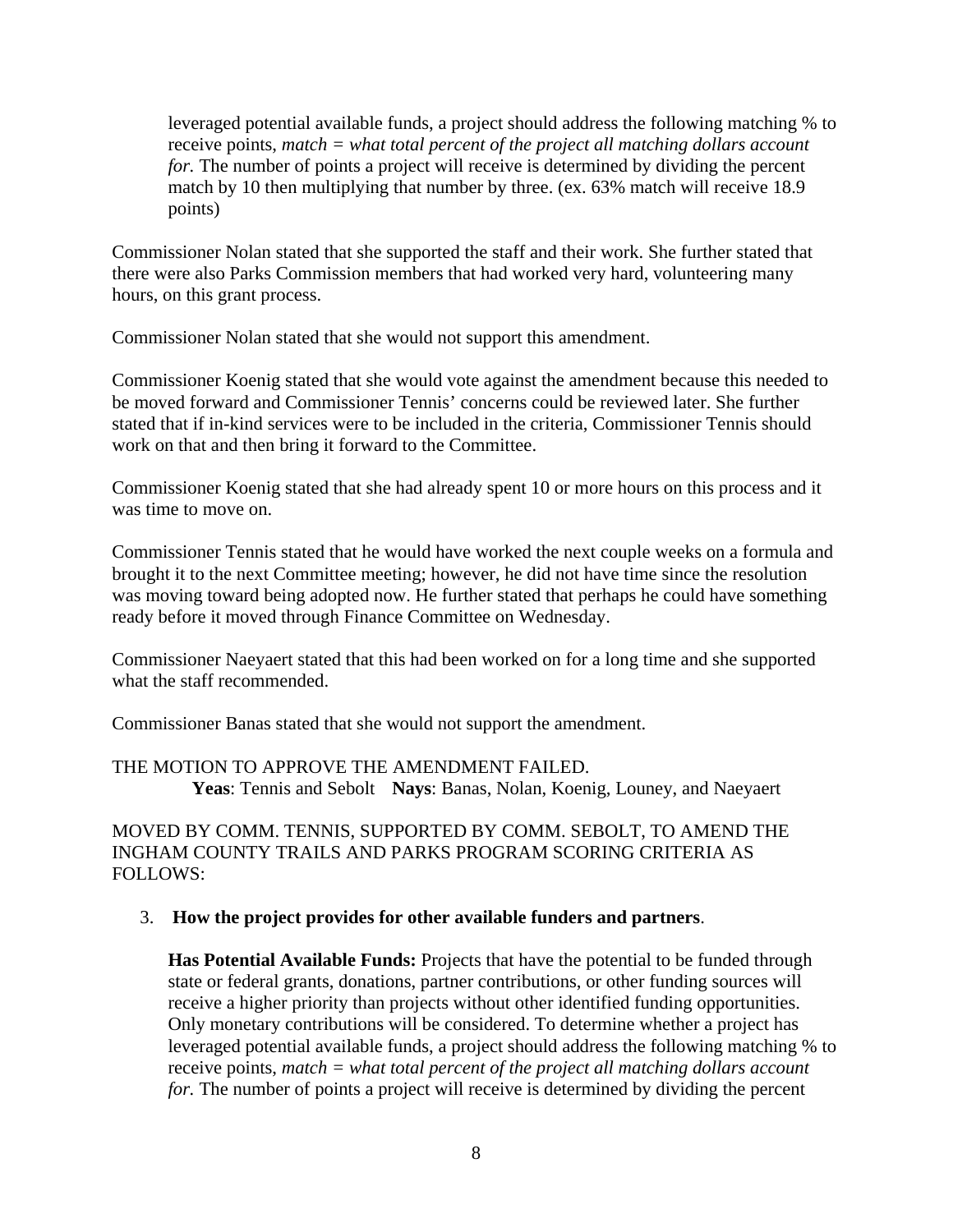match by 10 then multiplying that number by **two** three. (ex. 63% match will receive **12.6** 18.9 points)

Commissioner Nolan stated that she really liked the formula and the weight given to the multiplier. She further stated that with all of her hours on the Park Commission it had been her dream to double their money, or even bring in another 1/3 with match money, and this would move toward making that a reality.

Commissioner Koenig stated that she would vote against the amendment and that she recommend Commissioner Tennis serve on the Park Commission next January after Chairperson Banas' absence left a vacancy

Commissioner Tennis stated that there was an impression that he had been ignoring the Parks Commission and staff's hard work, but he was simply voting his conscience and trying to do what was best for the County.

THE MOTION TO APPROVE THE AMENDMENT FAILED. **Yeas**: Tennis and Sebolt **Nays**: Banas, Nolan, Koenig, Louney, and Naeyaert

Commissioner Sebolt stated that he would support this resolution although he agreed with Commissioner Tennis that it needed further amending. He further stated that he would move this resolution forward because many resolutions were altered in the Finance Committee and he expected this to be also.

THE MOTION TO APPROVE THE RESOLUTION CARRIED.  **Yeas**: Banas, Nolan, Koenig, Louney, Sebolt and Naeyaert **Nays**: Tennis

**Announcements** 

None.

Public Comment

None.

Adjournment

The meeting was adjourned at 7:54 p.m.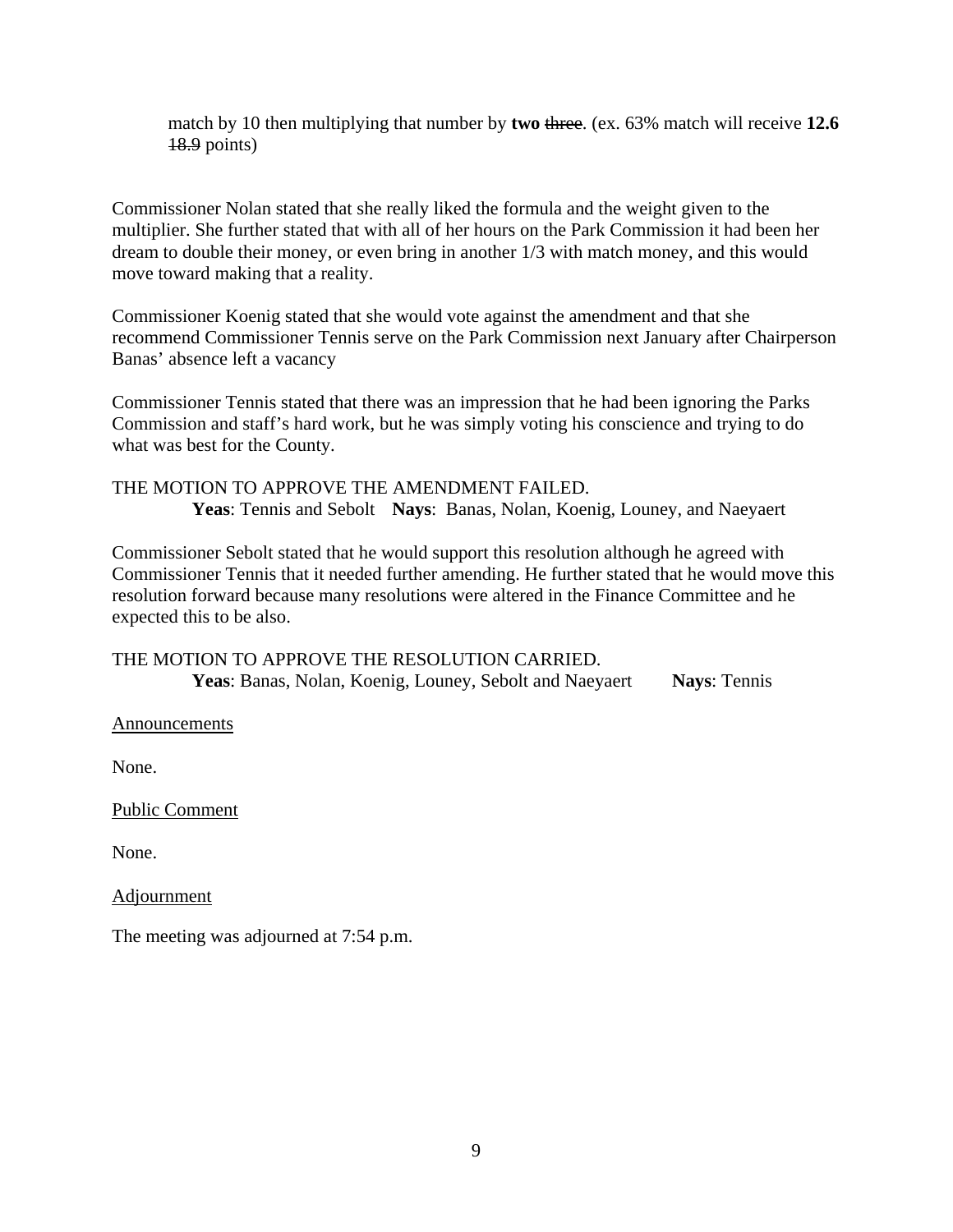# **JUNE 18, 2018 HUMAN SERVICES AGENDA STAFF REVIEW SUMMARY**

# **ACTION ITEMS:**

# **The Deputy Controller is recommending approval of the following resolutions**

*2. Health Department – Resolution to Authorize Extended Cooperative Operational Agreement with the Ingham Community Health Center Board of Directors* 

This resolution extends the cooperative operational agreement with the Ingham Community Health Center Board of Directors through December 31, 2018. Additionally, the ICHC Board of Directors must have established bylaws in order to ensure compliance with federal stature and program requirements as stipulated by Section 330 of the PHS, which are included as an attachment to the Cooperative Operational Agreement. The bylaws of the ICHC Board were recently revised, and these revisions must also be approved by the Ingham County Board of Commissioners.

# **OTHER ITEMS:**

*1. Discussion – Impact of Closure of the Greater Lansing Housing Coalition*  The Greater Lansing Housing Coalition will be present to discuss how the closure of the Housing Coalition will impact the community/county.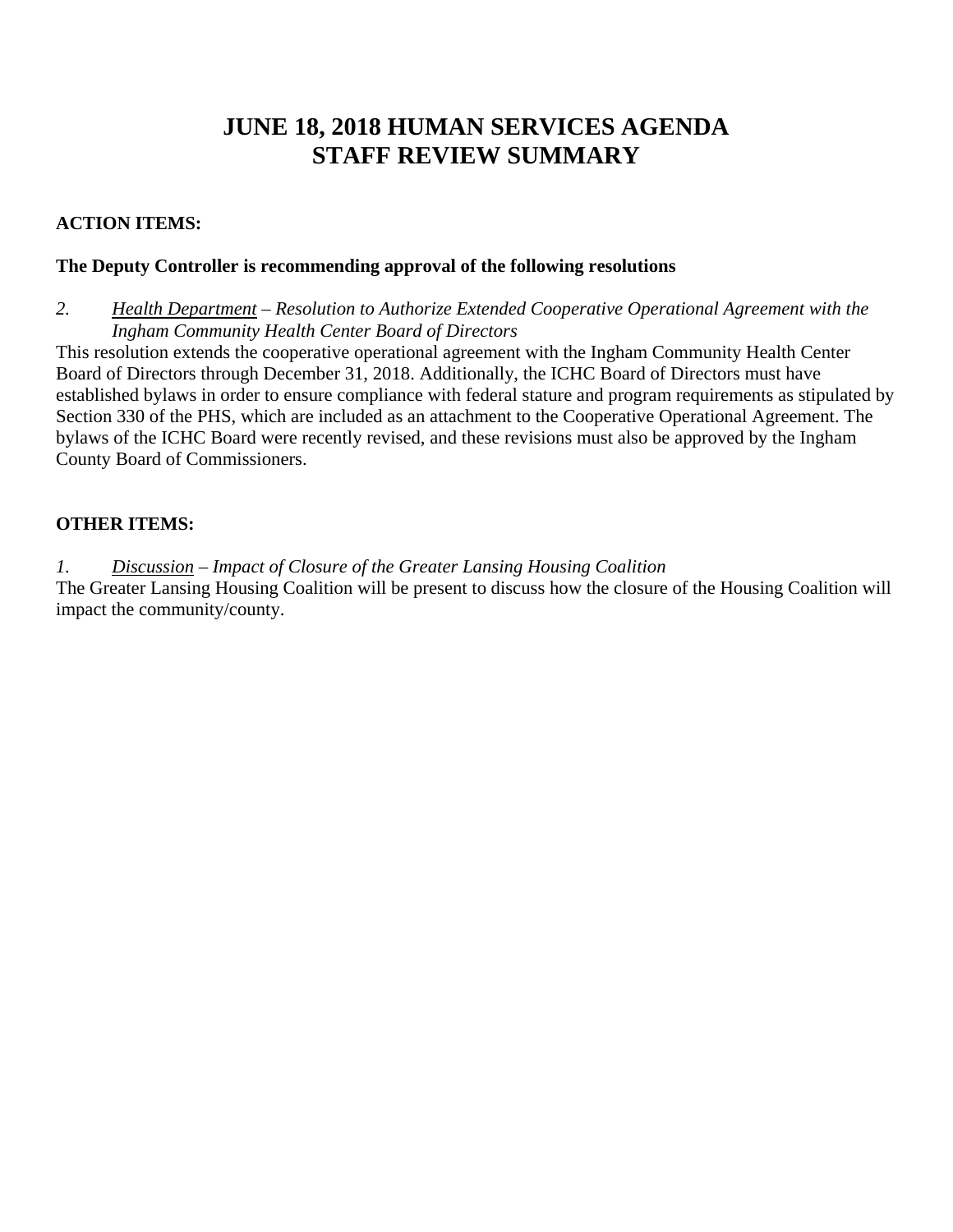<span id="page-11-0"></span>

| TO:          | Board of Commissioners Human Services Committee                                                     |  |  |
|--------------|-----------------------------------------------------------------------------------------------------|--|--|
| <b>FROM:</b> | Linda S. Vail, MPA, Health Officer                                                                  |  |  |
| <b>DATE:</b> | May 31, 2018                                                                                        |  |  |
|              | <b>SUBJECT:</b> Authorization to Extend Cooperative Operational Agreement with the Ingham Community |  |  |
|              | <b>Health Center Board of Directors</b>                                                             |  |  |
|              | For the meeting agenda of June 26, 2018                                                             |  |  |
|              |                                                                                                     |  |  |

# **BACKGROUND**

The Ingham Community Health Centers (ICHC), through Resolution #15-478, extended the Cooperative Operational Agreement between the Ingham County Board of Commissioners and the ICHC Board of Directors through December 31, 2017. As a Health Center Program Grantee of the U.S. Department of Health and Human Services' Health Resources and Services Administration (HRSA), Ingham County Health Department (ICHD) is required by Section 330 of the Public Health Services (PHS) Act to maintain a governing board of which the majority are being served by the center, and who as a group demographically represent the population receiving health care from the center. As a public entity, ICHD fulfills this requirement with a co-applicant board, the Ingham Community Health Center Board of Directors. Each board's roles must be specified in writing so that the responsibilities for carrying out the governing functions are clearly understood. ICHD fulfills this requirement through a Cooperative Operational Agreement with the ICHC Board. As the current Cooperative Operational Agreement ended December 31, 2017 and in order to maintain compliance as a HRSA grantee, an updated agreement must be established. The ICHC Board recommends that the terms of the current Cooperative Operational Agreement be extended for one year, which will extend it through December 31, 2018.

Additionally, the ICHC Board of Directors must have established bylaws in order to ensure compliance with federal stature and program requirements as stipulated by Section 330 of the PHS, which are included as an attachment to the Cooperative Operational Agreement. The bylaws of the ICHC Board were recently revised, and these revisions must also be approved by the Ingham County Board of Commissioners.

# **ALTERNATIVES**

There are no alternatives.

# **FINANCIAL IMPACT**

There are no costs associated with this extension.

# **STRATEGIC PLANNING IMPACT**

This resolution supports the overarching long-term objective of Promoting Accessible Healthcare, specifically Goal A – Whereby ICHD seeks to provide easy access to quality, innovative and cost-effective services that promote well-being and quality of life for the residents of Ingham County. Additionally, this resolution supports Strategy 1: whereby ICHD seeks to offer health care to residents with facilities and services that are user-friendly throughout the community Health Centers

# **OTHER CONSIDERATIONS**

There are no other considerations.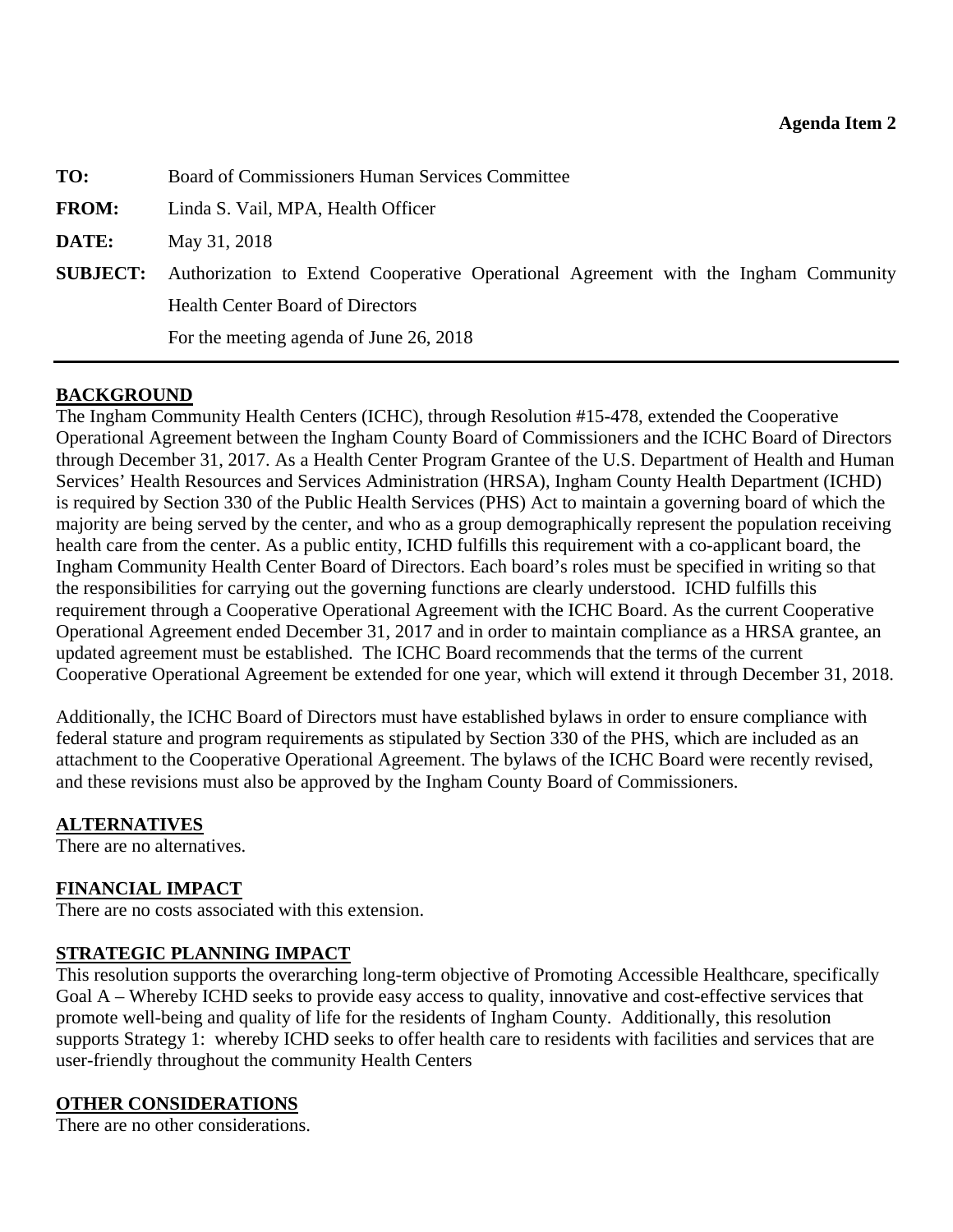# **RECOMMENDATION**

Based on the information presented, I respectfully recommend approval to extend the Cooperative Operational Agreement with Ingham Community Health Center Board of Directors for one year, effective January 1, 2018 through December 1, 2018. Additionally, I respectfully recommend that the Ingham County Board of Commissioners approve the revised bylaws developed by the Ingham Community Health Center Board of Directors, which are included as an attachment to the Cooperative Operational Agreement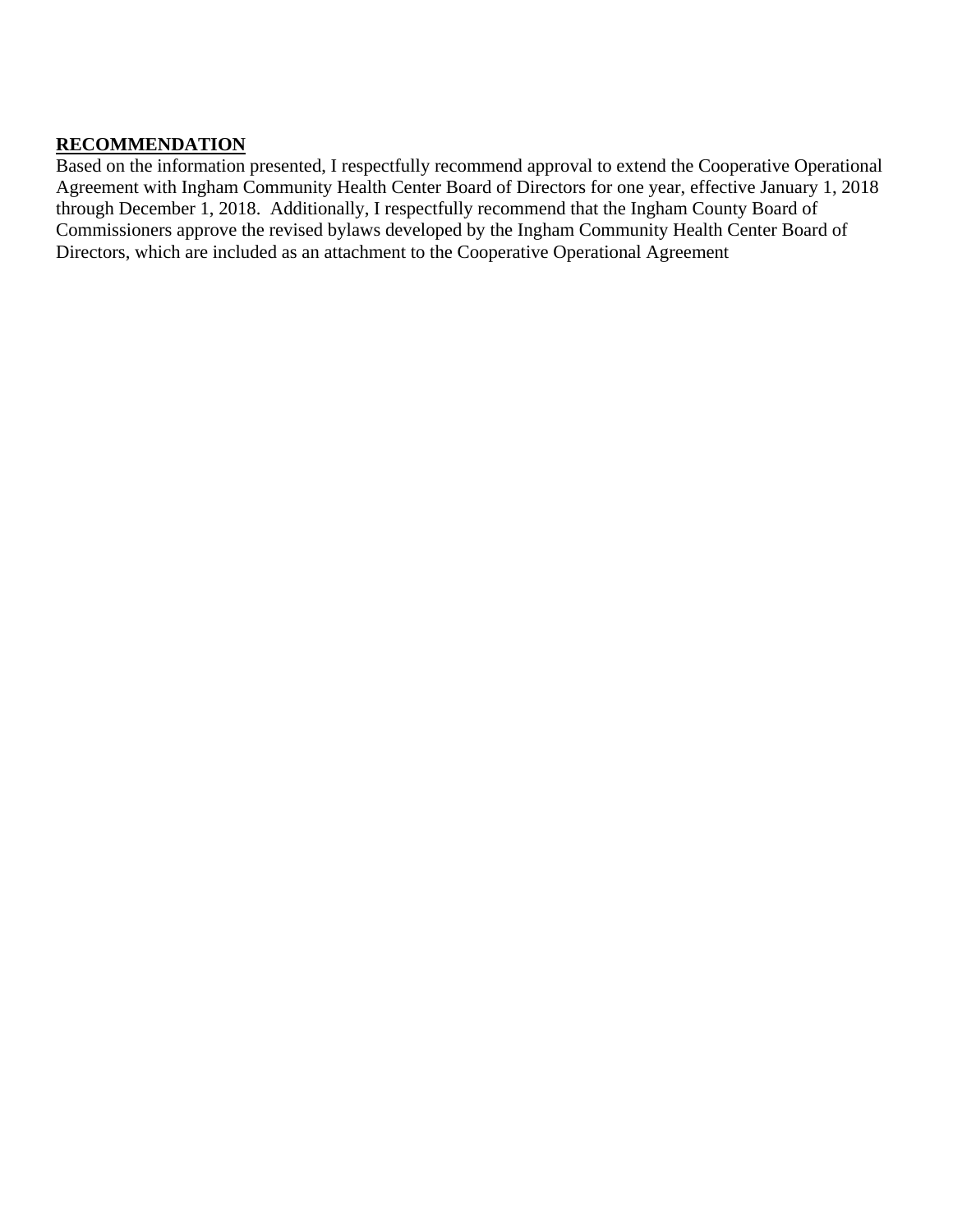# **INGHAM COMMUNITY HEALTH CENTER BOARD BYLAWS**

### **Ingham Community Health Center Board of Directors Article I – Name**

The name of this Board shall be the Ingham Community Health Center Board of Directors hereinafter "Community Health Center Board."

### **Article II – Purpose**

The Community Health Center Board will assist the Ingham County Board of Commissioners, hereinafter "Board of Commissioners" and the Ingham County Health Department, hereinafter "Health Department," a department of Ingham County pursuant to MCL 333.2413, to implement health services for Ingham County residents throughout a network of Community Health Centers operated by the Health Department. These services represent a significant effort by the County to assure that low-income Ingham County residents have adequate access to primary care, dental care, Women's Health services eategorical public health programs and services, including family planning, sexually transmitted infection prevention, diagnosis, and treatment, breast and cervical cancer control, WIC, and immunizations, behavioral health, care for the homeless, refugee care and care for persons with HIV. The Community Health Center Board, Board of Commissioners, and the Health Department shall be particularly committed to meeting the health care needs of at-risk populations, including women during the child-bearing years, children, minorities, and other underserved populations.

The Community Health Center Board shall participate in the planning of and serve as a co-applicant for a grant application to the U.S. Department of Health and Human Services, Health Resources and Services Administration, Federal Bureau of Primary Health Care, Health Center Program under Section 330 of the Public Health Services Act for operation of a Federally Qualified Health Center-and for operation of a Federally Qualified Health Center Look-Alike Entity. The Community Health Center Board shall monitor the Health Department's implementation of the grant.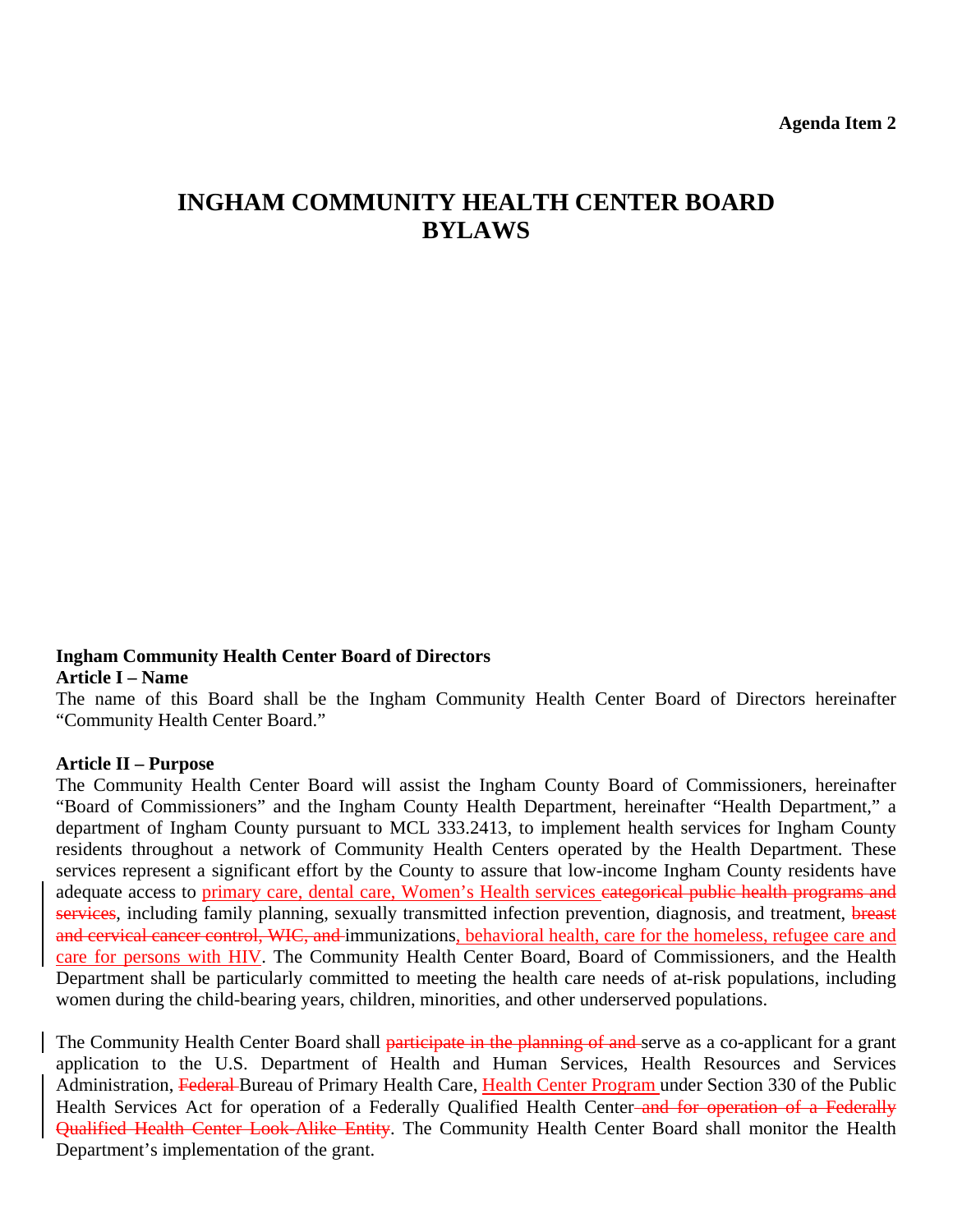# **Article III – Mission and Objectives**

# **A. Mission**

Our mission is to attain the highest level of community wellness by empowering people to improve their health and well-being.

# **B. Objectives**

- 1. To arrange for the provision of comprehensive primary care services to residents of the medically underserved areas of Ingham County, and surrounding areas.
- 2. To increase the accessibility of primary care services, inclusive of medical and dental (oral) services, to uninsured/underinsured population groups which experience a shortage of primary care.
- 3. To assure that the Community Health Centers provide high quality primary care services.
- 4. To develop an integrated primary care program with other community health resources, including ongoing public health services.
- 5. To support the Ingham County objective of assuring that all County residents have access to an organized system of health care.
- 6. To support Ingham County in its efforts to make certain categorical public health services (such as family planning, sexually transmitted infection prevention, diagnosis, and treatment, breast and cervical cancer control, WIC, and immunizations) available to the general population and especially to at-risk populations, including women in childbearing years, children, minorities, and other underserved populations through a primary medical care model..

# **Article IV – Authority of Board of Commissioners**

The Board of Commissioners is elected and operates under provisions of Article VII of the 1963 Michigan Constitution and Public Act 156 of 1851, MCL 46.1 et. seq. The Board of Commissioners has the responsibility to represent the County and for the care and management of the business of the County. MCL 46.11. The Board of Commissioners has the authority to establish rules and regulations in reference to the management of the interest and business concerns of the County as the Community Health Center Board considers necessary and proper in all matters not especially provided for by law. MCL 46.11(m). Pursuant to the statute, the Board of Commissioners is required to provide for a County Health Department to serve the needs of the community. MCL 333.2413.

The Board of Commissioners, acting on behalf of Ingham County, shall serve as the public entity applicant, together with the Community Health Center Board as co-applicant, for grants under Section 330 of the Public Health Services Act.

# **Article V – Size and Composition**

# **A. Size**

The Community Health Center Board shall consist of no less than nine (9) and no more than fifteen twenty seventeen ( $\frac{1520}{17}$ ) members to maintain appropriate representation for the complexity of the Community Health Centers.

# **B. Composition**

- 1. A majority of the Community Health Center Board members shall be individuals who are or will be served by the Community Health Centers and who, as a group, represent the individuals being served or to be served in terms of demographic factors, such as race, ethnicity and gender, and geographic factors. Board members that have not utilized Community Health Center services within the past 24 months do not count toward the board composition requirement.
- 2. No more than one-half of the remaining members of the Community Health Center Board shall be individuals who derive more than ten percent (10%) of their annual income from the health care industry.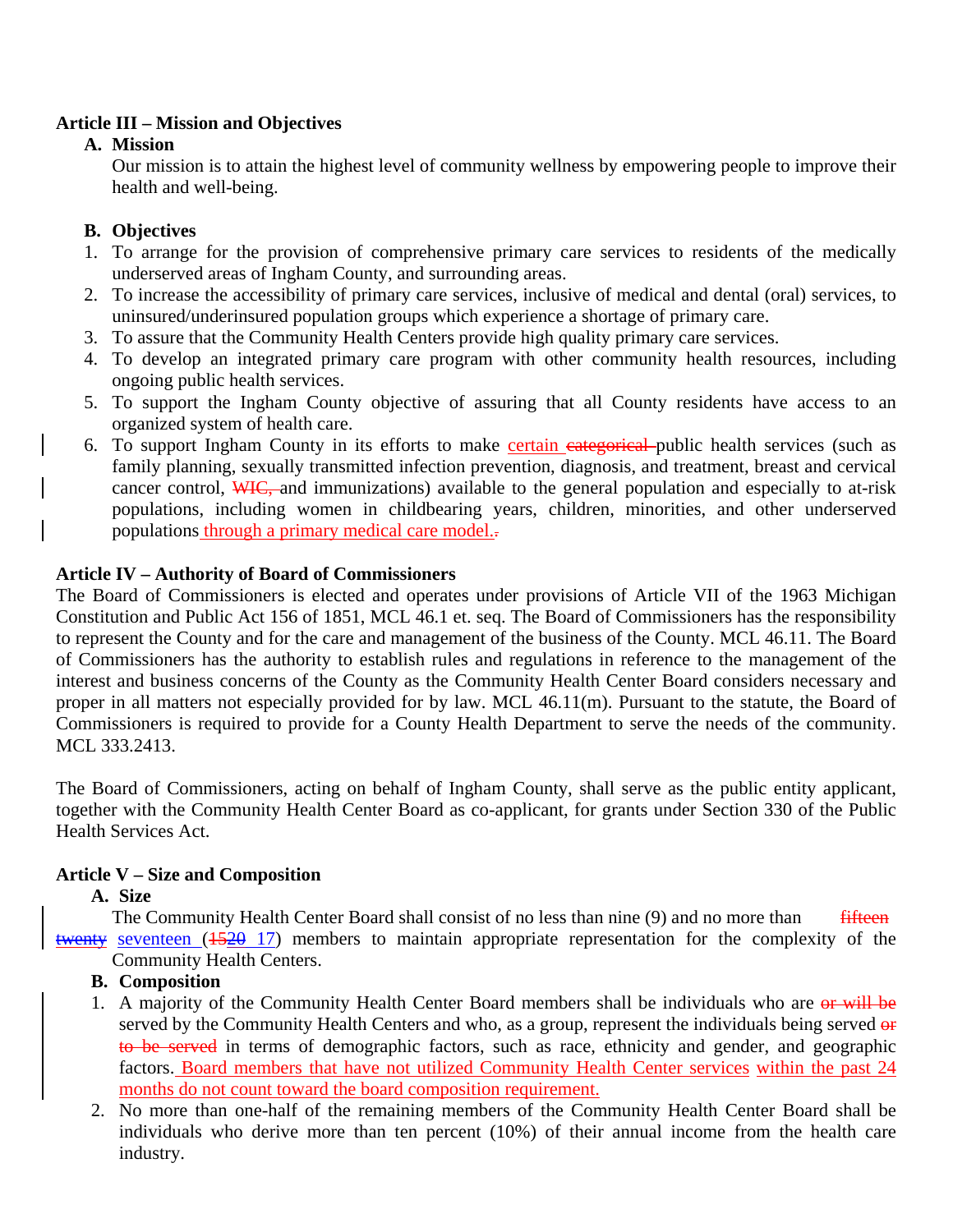- 3. The remaining Community Health Center Board members shall be representatives of the community in which the catchment area is located and shall be selected for their expertise in community affairs, local government, finance and banking, legal affairs, trade unions, and other commercial and industrial concerns or social service agencies within the community. Geographic factors also to be considered.
- 4. No less than one (1), but no more than two (2), Community Health Center Board members shall be Ingham County Board of Commissioners' members.
- 5. No Community Health Center Board member shall be an employee of the Community Health Center or the spouse, child, parent, brother or sister by blood or marriage of such an employee. Board members shall not have been employees of the Health Center or Ingham County Health Department during the 12 months prior to appointment.
- 6. Conflicts of interest, as defined by Michigan law, or the appearance of conflicts of interest, shall be prohibited and shall be reviewed annually.
- 7. The Executive Director and Executive Assistant shall provide logistical and managerial assistance to the Community Health Center Board.

### **Article VI – Membership and Terms of Office**

# **A. Community Health Center Board Appointments**

On an as-needed basis, the Community Health Center Board shall recommend nominations for each vacant seat on the Community Health Center board for consideration and appointment. The Community Health Center Board shall solicit nominations from the community serviced by the Community Health Centers, community organizations, and health organizations. The Board of Commissioners shall make appointments from the slate of nominees recommended by the Community Health Center Board. The Community Health Center Board and the Board of Commissioners will use their best efforts to maintain the same ratio of consumer members and, provider-members, and consumers-at-large as set out in Article V above.

### **B. Terms of Office**

Members shall be appointed for terms of two (2) years and shall serve until his/her successor is appointed and qualified. Members will serve no more than three (3) consecutive full terms of office unless suitable new members cannot be identified to allow the Board to remain in compliance with composition requirements.

### **C. Removal**

Any member of the Community Health Center Board may be removed for just cause upon 2/3 vote of the Community Health Center Board after notice and an opportunity to be heard. Just cause includes but is not limited to unexcused absence from three consecutive Community Health Center Board meetings, or the failure to attend 75% of the regular meetings in any calendar year. An unexcused absence is defined as an absence of which designated staff was not notified in advance of the meeting.

### **D. Vacancies and Resignations**

Any vacancies occurring on the Community Health Center Board shall be filled in the same manner as Community Health Center Board appointments are made. In the process of filling vacancies, the Community Health Board shall maintain the Community Health Center Board's composition of consumer members and <del>, provider</del> members, and consumers-at-large and maintain the minimum number of members requirement. Any Community Health Center Board member appointed to fill a vacancy shall be appointed for the unexpired term of his/her predecessor in office.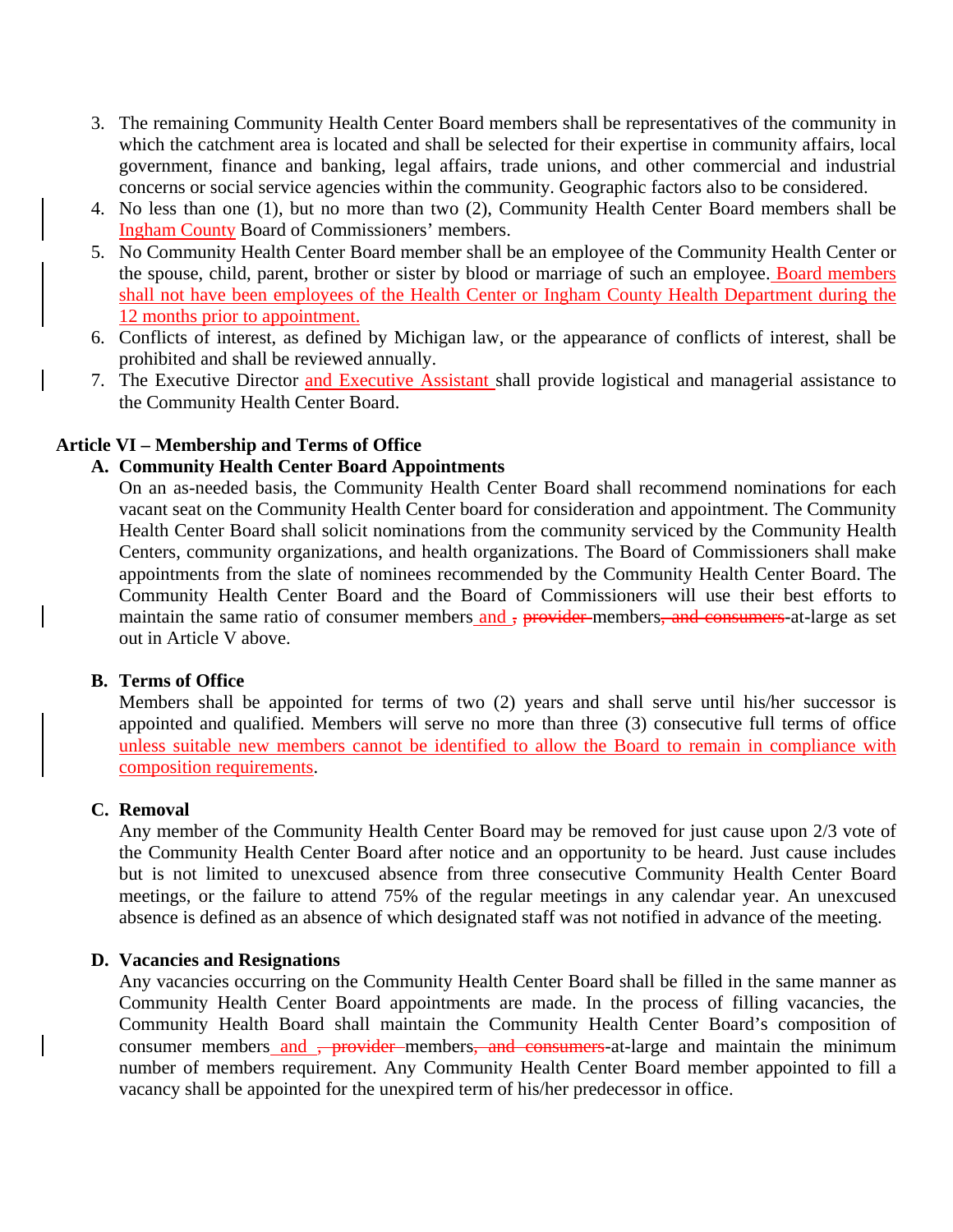All resignations must be submitted to the Community Health Center Board Chairperson thirty (30) days prior to the effective date, if possible, in accordance with the established Submission of Resignation policy set forth by the Community Health Center Board.

### **E. CompositionCompensation**

Members of the Community Health Center Board shall serve without compensation for membership. Members may be will be provided with compensation for actual expenses related to transportation, childcare or other assistance as the board sees fit to support attendance a a gas or bus card of a designated amount to cover transportation to and from monthly committee and monthly Community Health Center Committee or Board meetings and other official business requested by the Community Health Center Board. The Health Center Board will maintain a policy outlining the acceptable types of reimbursement and approvals required. Requirements to receive this transportation assistance will follow the established Expense Reimbursement policy. Members may be reimbursed for reasonable expenses, such as transportation or parking for attendance at trainings, actually incurred related to their service on the Community Health Center Board. Authorization is required before expenses are incurred.

### **Article VII – Meetings and Voting**

### **A. Annual Meeting**

The annual meeting of the Community Health Center Board shall be held in October at a place to be decided by the Community Health Center Board.

### **B. Regular and Special Meetings**

Regular meetings of the Community Health Center Board shall be held monthly at a time and place to be decided by the Community Health Center Board. All regular meetings of the Community Health Center Board shall be conducted according to the Michigan Open Meetings Act (P.A. 267 of 1976.) The agenda of each meeting will be distributed to the members no later than two (2) business days prior to each meeting. The agenda may be modified by a majority vote of the members present at the meeting.

Special meetings may be called by the Chairperson or by four (4) members of the Community Health Center Board, at such a time and place as may be deemed necessary. All special meetings shall be conducted in accordance with the Michigan Open Meetings Act (P.A. 267 of 1976.)

### **C. Notice of Special Meetings**

Community Health Center Board members shall be notified of the time, place, and purpose of all special meetings of the Community Health Center Board at least two (2) days prior by e-mail, US mail, text or electronic communication facsimile, correspondence orcommunication or hand delivery in person. Notices of special meetings of the Community Health Center Board shall specify the business to be transacted at the special meeting and no other business except that specified shall be considered at the special meeting.

### **D. Quorum**

A majority (51%) of the Community Health Center Board members appointed and serving shall constitute a quorum for the transaction of business. Committee meetings shall hold different requirements as actions are recommendations to the full Community Health Center Board as set forth in the Guidelines for Ingham County Advisory Boards and Commissions. Community Health Center Board Members participating by telephone or other technology that allows for nearly immediate two way communication will be counted as present for the quorum.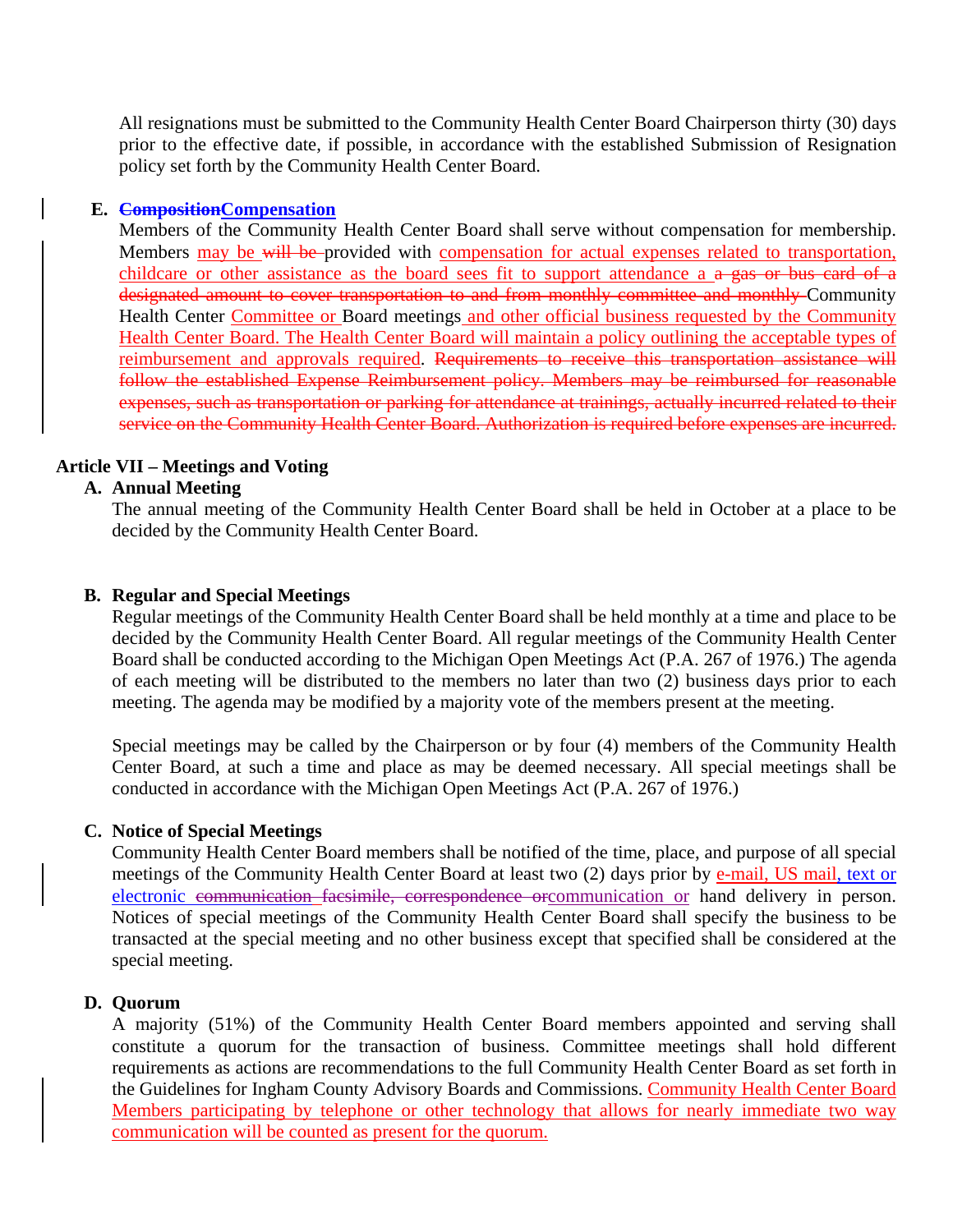### **E. Voting**

All questions shall be decided by majority vote of the Community Health Center Board members present and voting except as may be provided by statue or these Bylaws.

# **Article VIII – Officers and Staff Assistance**

## **A. Officers**

The officers of the Community Health Center Board shall be the Chairperson, Vice-Chairperson, and Secretary.

# **B. Election and Terms of Office**

The officers shall be elected by the Community Health Center Board during the annual meeting and shall take office immediately thereafter. Terms of office shall be for one (1) year or until their successors are elected. Officers shall be elected at the first meeting of the Community Health Center Board and shall serve until the first annual meeting thereafter.

### **C. Removal**

Any officer elected by the Community Health Center Board may be removed by the Community Health Center Board with two-thirds majority vote after notice and an opportunity to be heard.

### **D. Vacancy**

The unexpired term of an officer not completing his or her term shall be filled by a majority vote of the Community Health Center Board at the next regular meeting after the vacancy or at a special meeting called for that purpose. A majority vote of the total Community Health Center Board membership shall be necessary to elect and officer.

### **E. Chairperson**

The Chairperson shall be elected by a majority of the Community Health Center Board membership and shall preside at all meetings of the Community Health Center Board.

### **F. Vice-Chairperson**

The Vice-Chairperson shall perform the duties of the Chairperson in the absence of the Chairperson, shall chair either the Membership, Finance or Quality Committees and shall perform such other duties as from time to time may be assigned by the Community Health Center Board.

### **G. Secretary**

The Secretary shall keep the minutes of all meetings of the Community Health Center Board. The Secretary shall give notices of all meetings of the Community Health Center Board in accordance with the provisions of these Bylaws or as required by statute or resolution. The Secretary shall work with the CHC staff and be responsible for initial review of the draft minutes provided by staff. The Secretary shall perform other duties as assigned by the Community Health Center Board.

### **H. Executive Director**

The Executive Director shall be primarily responsible for the management and operation of the Community Health Centers. The Community Health Center Board shall have the authority to suspend, remove, appoint, and/or reappoint a person to the position of Executive Director with concurrence of the Ingham County Health Officer in accordance with the Ingham County Managerial and Confidential Employee Personnel Manual and other procedures and policies of the Board of Commissioners. The Community Health Center Board, upon committee recommendation, shall participate in the annual performance evaluation of the Executive Director with contribution by the Ingham County Health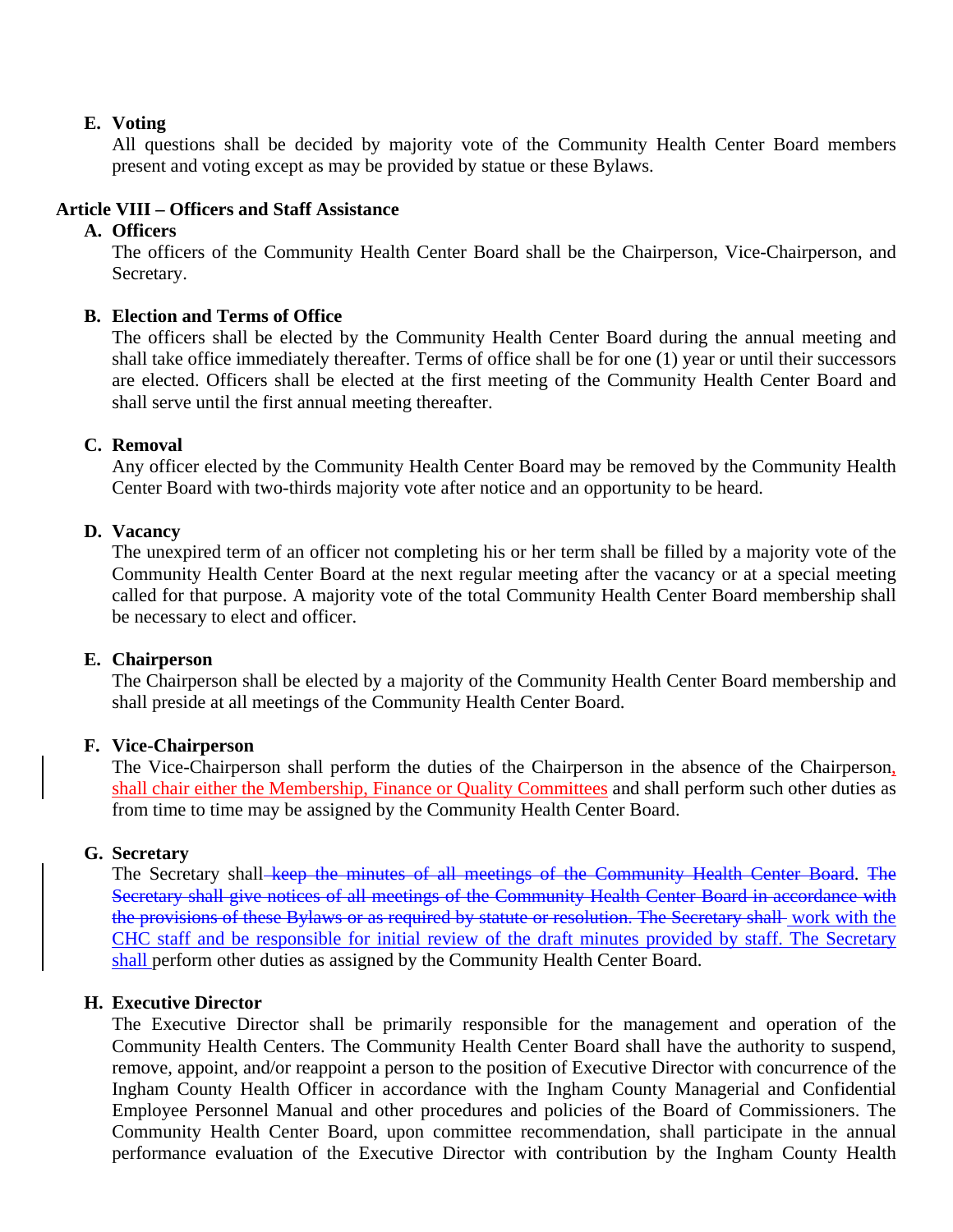Officer, to be conducted in accordance with the U.S. Department of Health and Human Services, Federal Bureau of Primary Health Care, Health Center Program expectations and Ingham County personnel policies.

### **I. Staff Assistance**

The Executive Director shall ensure that secretarial assistance for purposes of recording, distributing, and storing minutes in accordance with the Meeting Minutes Guideline policy is provided. Also, Community Health Center or Ingham County staff assistance, if appropriate, shall be provided to the Community Health Center Board and committee meetings and to the Chairperson in the performance of his/her Community Health Center Board authorized duties, as reasonably requested.

### **Article IX – Committees**

### **A. Ad-Hoc Committees**

The Community Health Center Board may establish ad-hoc committees as it deems necessary to carry out the purpose and objectives of the Community Health Center. The Chairperson, with the consent of a majority of Community Health Center Board members, shall assign Community Health Center Board members to these committees. Non-Community Health Center Board members may also serve on adhoc committees. Ad-hoc committees shall be advisory in nature. An annual ad-hoc committee may be established for the purpose of the annual Executive Director evaluation.

### **B. Standing Committees**

The Chairperson of the Community Health Center Board shall, from among Community Health Center Board members, assign the following standing committees and appoint chairpersons for each committee (except Executive Committee, where the Board Chairperson shall serve as chair and VOA Clinic Committee which will be selected as described below):

### Executive Committee:

The Executive Committee shall be comprised of the Community Health Center Chairperson (who shall serve as chair or designate a chair in his/her absence) and the Chairpersons of the Finance, Quality, and Membership Committees (totaling four (4) members). The Executive Committee shall, through the Board's intent, provide strategic direction for the Community Health Center board and align communication among board committees. It shall also act for the Board between regularly scheduled meetings. Any and all actions conducted on behalf of the Board by the Executive Committee must have approval from a majority of present Executive Committee members assuming quorum (greater than 50% of committee members present). It shall be responsible for monitoring policy matters affecting the Community Health Center Network and its patients at the local, state, and federal levels. It shall also delegate tasks to other committees when appropriate. Finally, it shall oversee the annual evaluation of the Community Health Center Executive Director and lead the search process and seek input from board members when a Community Health Center Executive Director vacancy arises (this may be tasked to an ad-hoc committee).

Items approved by the Executive Committee not formally delegated to the committee by the Health Center Board must be submitted to the full Board at their next regularly scheduled meeting for approval. Item approved by the Executive Committee and not approved by the Board of Directors will be reversed to the extent legally and physically possible.

### Finance Committee:

The Finance Committee must be comprised of no less than three (3) and no more than 49% of all Community Health Center Board members. It shall develop the recommended Community Health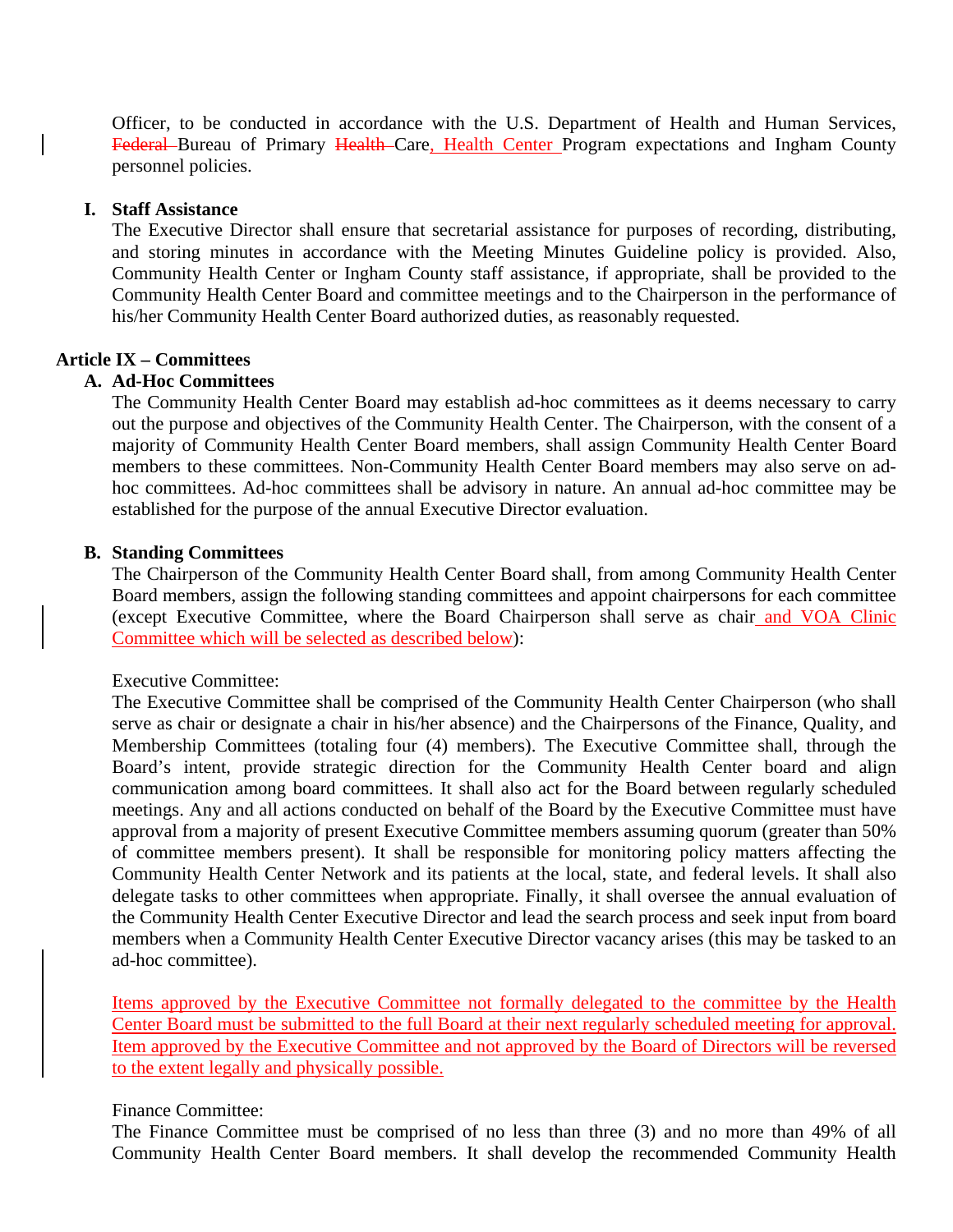Center **network**-budget. The Community Health Center Board and the Board of Commissioners must jointly approve the budget. This committee shall also develop the strategic plan to align financial/operational goals with the County to the greatest extent possible, monitor financial/operational outcomes, and present new or revised financial/operational policies needed to ensure financial solvency of the Community Health Center.

### Quality Committee:

The Quality Committee must be comprised of no less than three (3) and no more than 49% of all Community Health Center Board members. It shall be responsible for establishing all Community Health Center policies and procedures, except for personnel and fiscal policies and procedures (which are retained by the Board of Commissioners). This committee recommends the approval of the annual quality assurance/quality improvement plan to the full Community Health Center Board, and monitors the plan's implementation and results. This committee shall also provide and oversight of provider credentialing, review clinical protocols, evaluate patient satisfaction on a quarterly basis, and ensure that Community Health Center operations promotes patient centered care and meets patient needs.

### Membership Committee:

The Membership Committee must be comprised of no less than three (3) and no more than 49% of all Community Health Center Board members. It shall be responsible for the recruitment of new Community Health Center Board members in accordance with established Community Health Center Board policies and maintaining size and composition requirements per the Community Health Center Board Bylaws. This committee shall also be responsible for the training and orientation of new Community Health Center Board members, including the development of annual board member training schedule. This committee shall also be assigned with preparing a slate of nominees for election of officers at the annual meeting. Finally, this committee shall develop and maintain the board member manual, which shall at a minimum, contain detail Bylaws and board member responsibilities.

### VOA Clinic Committee:

The VOA Clinic Committee must be comprised of no less than three (3) and no more than 49% of all Community Health Center Board members. It shall make recommendations on VOA Clinic operations and may also recommend additional opportunities for charity care. The chair of the VOA Clinic Committee shall be appointed by EDWARD W. SPARROW HOSPITAL ASSOCIATION ("Sparrow") for the duration that the Transfer Agreement for the VOA Clinic, entered into by Sparrow and the County of Ingham, is in effect.

The functions of the standing committees are advisory in nature, with the exception of the Executive Committee, who may act on behalf of the Board between regularly scheduled Board meetings in circumstances requiring board action. Except for the aforementioned situation necessitating action by the Executive Committee, the Community Health Center Board must approve any action or decision. The Executive Director, or designee, shall be a non-voting member of all committees. In accordance with program requirements, committees shall meet as needed to accomplish monthly objectives as presented in the annual work plan. Committees are encouraged to meet in person, but can meet virtually (e.g., telephone conference, video conference, etc.) at the discretion of the committee chair.

### **C. General Committee Procedures**

1. *Term*: Each standing committee shall be appointed at the annual meeting of the Community Health Center Board and shall serve for one year. Committee chairpersons shall also serve for one year. Committee reassignments may be completed as necessary throughout the term.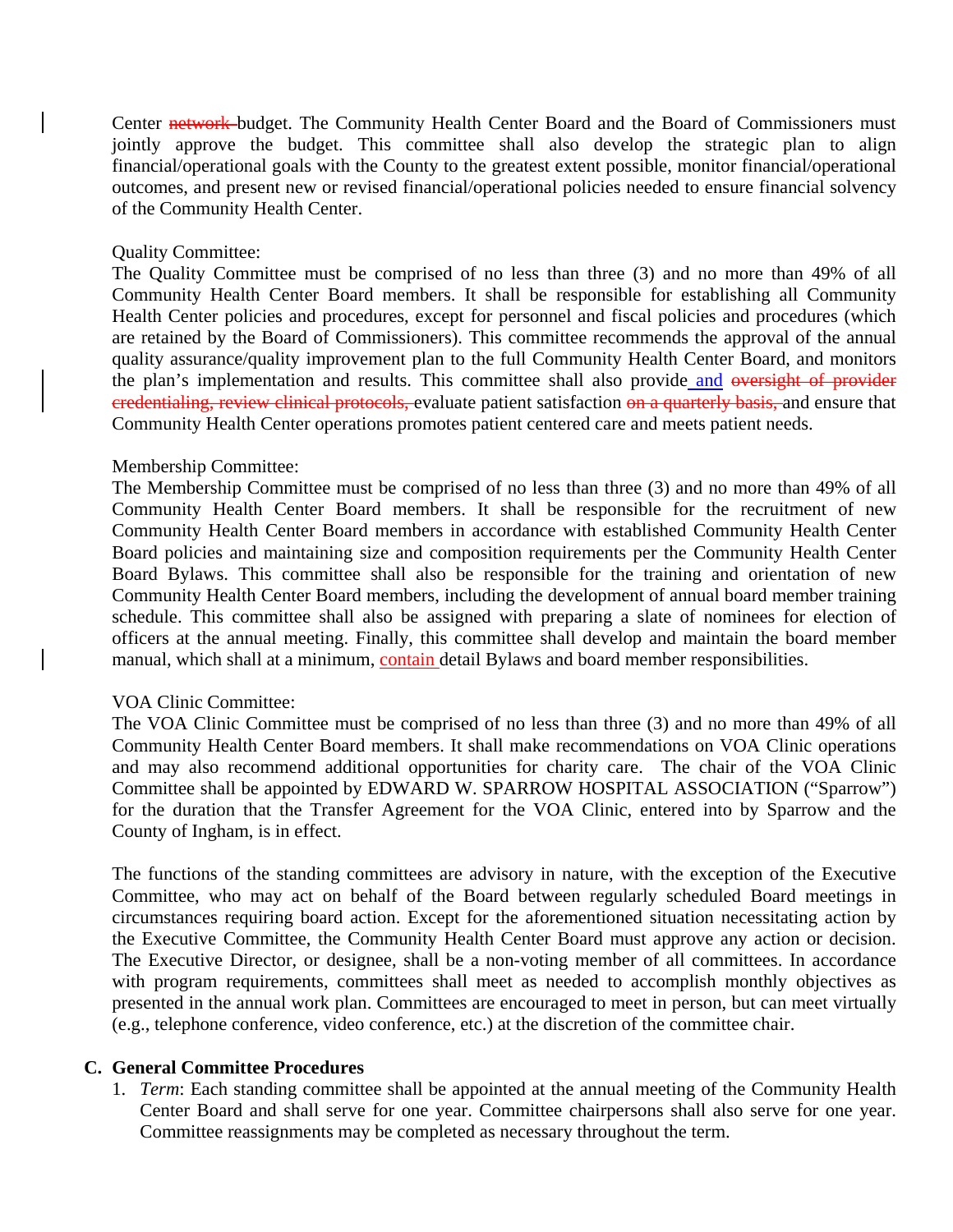- 2. *Meeting Procedure*: Every meeting of a standing committee of the Community Health Center Board shall be called by its Chairperson or by a majority (51% or more) of committee members. At the first meeting of a standing committee, a regular meeting schedule shall be established. In the event that a special meeting is necessary, committee members shall be notified of the time, place, and purpose of the special committee meeting at least two (2) business days prior by **acknowledged e-mail**, US Mail, text or electronic communication facsimile, correspondence or hand delivery in person. A quorum for the conduct of committee business shall require the presence of a majority of committee members. All committee meetings of the Community Health Center Board shall be conducted in accordance with the Michigan Open Meetings Act (P.A. 267 of 1976.)
- 3. *Membership*: Only Community Health Center Board members may be assigned to standing committees of the Community Health Center Board with the exception of the VOA Clinic as set forth above. The Community Health Center Board may request that non-Community Health Center Board members attend Community Health Center Board meetings to provide assistance or information.
- 4. *Voting*: When a committee meets and votes on an issue, only members of that committee may vote. Community Health Center Board members who are present and who are not members of the committee may not vote. Community health Center Board committees are advisory in nature and all actions shall be forwarded for review and action to the full Community Health Center Board.

### **Article X – Responsibilities of the Community Health Center Board**

### **A. Personnel Policies and Procedures**

The Community Health Center Board, through its Cooperative Operational Agreement, shall be bound by the Ingham County personnel policies and procedures, including all collective bargaining agreements negotiated between Ingham County and the legal representatives of employees. These agreements and policies include selection and dismissal procedures, performance appraisal procedures, salary and benefit scales, employee grievance procedures, and equal opportunity and non-discrimination practices as established by the Board of Commissioners.

### **B. Executive Director**

The Community Health Center Board shall have the authority to suspend, remove, appoint, and/or reappoint a person to the position of Executive Director with concurrence of the Ingham County Health Officer in accordance with the Ingham County Managerial and Confidential Employee Personnel Manual and other procedures and policies of the Board of Commissioners. The Executive Director shall be an employee of Ingham County.

The Community Health Center Board, upon committee recommendation, shall participate in the annual performance evaluation of the Executive Director with contribution by the Ingham County Health Officer, to be conducted in accordance with the U.S. Department of Health and Human Services, Federal Bureau of Primary Health Care, -Health Center Program expectations and Ingham County personnel policies.

### **C. Financial Management**

The Community Health Center Board shall annually review the budget prepared by the Health Department for the operation of the Community Health Centers, after review and recommendation by the Community Health Center Board Finance Committee. The Community Health Center Board shall advise the Board of Commissioner's regarding this budget. The Community Health Center Board shall review and approve the Section 330 grant application and the annual Section 330 grant budget and recommend this budget to the Board of Commissioners after review and recommendation by the Community Health Center Finance Committee, at the time set forth in Article IX B.1. The Community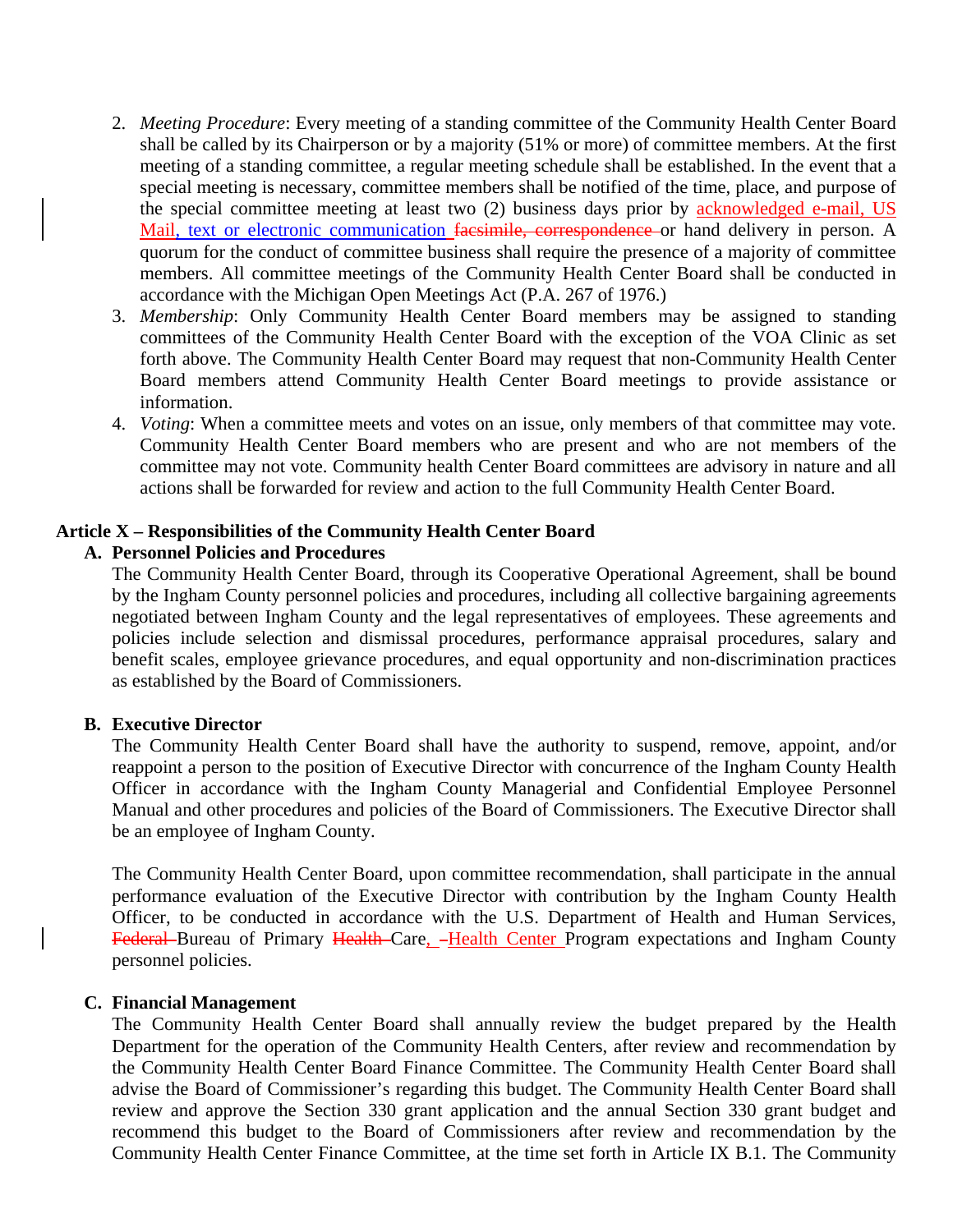Health Center Board and the Board of Commissioners shall jointly approve the annual Section 330 grant budget submitted to the U.S. Department of Health and Human Services, Health Resources and Services Administration, Bureau of Primary Health Care, Health Center ProgramFederal Bureau of Primary Health Care. The Community Health Center Board shall review and approve the Look-Alike application and any budget requirements to maintain the Federally Qualified Health Center Look-Alike status and recommend such budget to the Board of Commissioners, after review and recommendation by the Community Health Center Board Finance Committee.

The Community Health Center Board shall review management reports to support the Health Department and the Board of Commissioners in the operation of the Community Health Centers. The Community Health Center Board shall provide assurance to the U.S. Department of Health and Human Services, Health Resources and Services Administration, Bureau of Primary Health Care, Health Center Program Federal Bureau of Primary Care that the Community Health Centers shall operation operate within the adopted budget. As set forth in Michigan law, the Community Health Center Board shall recommend to the Board of Commissioners a fee schedule for the services provided through the Community Health Centers and shall recommend to the Board of Commissioners policies for discounting fees (i.e. sliding fee scale) based on patient/family income.

Audits, as required by law for the 330 grant agreement and for Federally Qualified Health Center Look-Alike entities, shall be performed by an independent auditor. The audits may be performed in conjunction with other Ingham County audits.

### **D. Evaluate Community Health Center Activities**

The Community Health Center Board shall evaluate utilization patterns, productivity, patient satisfaction, achievement of project objectives of the Community Health Centers, and shall review patient complaint **trends** or concerns unresolved at a staff levels.

### **E. Compliance with Laws**

The Community Health Center Board shall assure that the Community Health Centers are operated in compliance with applicable Federal, State, and local laws and regulations.

### **F. Health Care Policy**

The Community Health Center Board shall work with the Board of Commissioners to establish policies for health care delivery, including those dealing with the scope, availability and types of services, location and hours of services, and quality of care audit procedures. The recommended policies will assist the Health Department and the Board of Commissioners to implement the objectives set out in Article III of these Bylaws.

### **G. Grants**

The Community Health Center Board shall work with the Health Department and the Board of Commissioners to identify and make application for grant opportunities.

### **H. Administrative Assistance**

The Executive Director shall provide the administrative assistance necessary to fulfill the Community Health Center Board's responsibilities.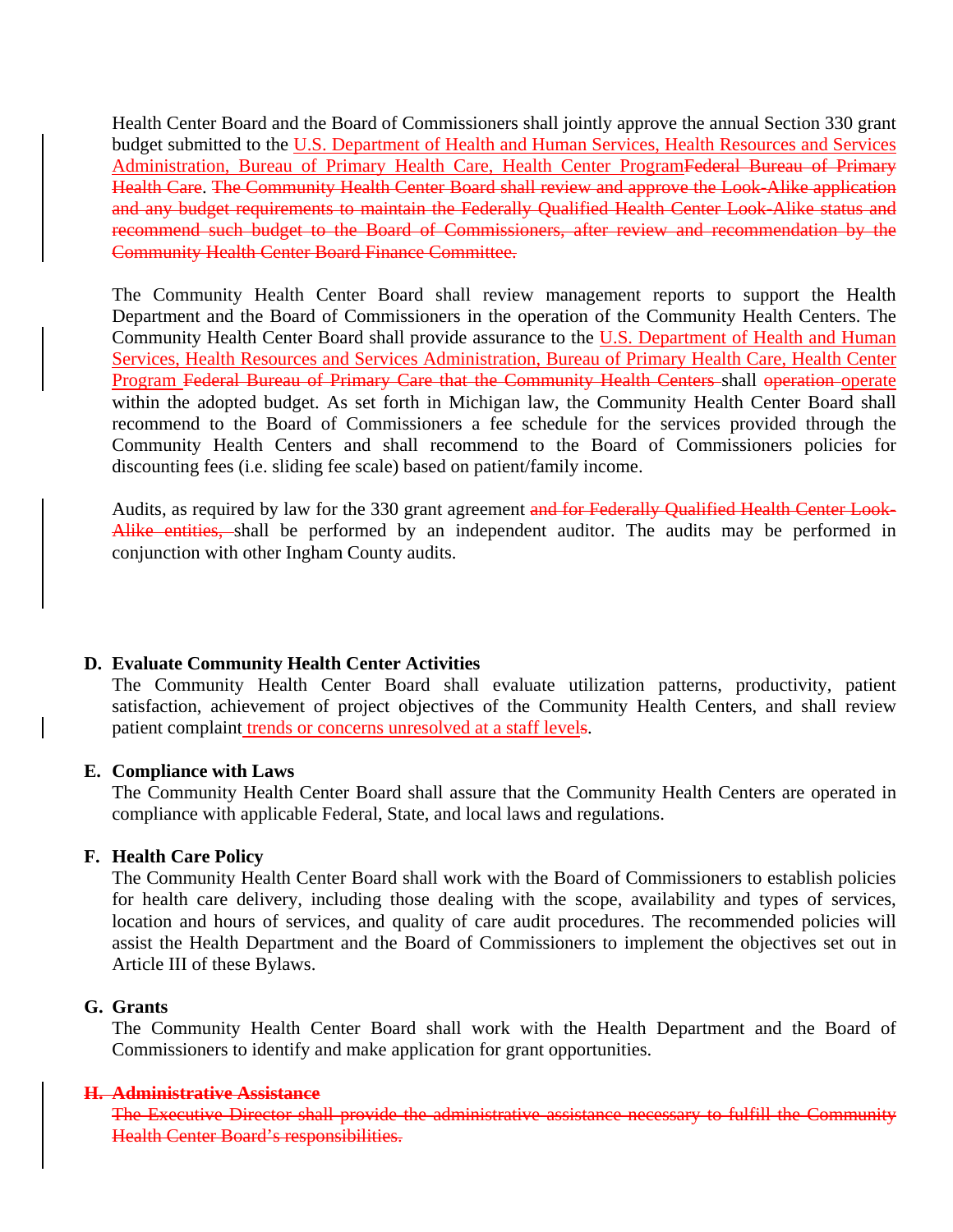### **I.H.**Conflict of Interest

No employee, officer, or agent shall participate in the selection, award, or administration of a contract supported by Federal funds, if a real or apparent conflict of interest would be involved. Such a conflict would arise when the employee officer or agent or any member of his or her immediate family, his or her partner of an organization which employs or is about to employ any of the parties indicated herein, has a financial or other interest in the firm selected for an award. The officers, employees, and agents or the recipient shall neither solicit nor accept gratuities, favors, or anything of monetary value from contractors or parties to sub-agreements. However, recipients may set standards for situations in which the financial interest in not substantial or the gift is an unsolicited item of nominal value. The standards of conduct shall provide for disciplinary actions to be applied for violations of such standards by officers, employers or agents of the recipients.

### **Article XI – Fiscal Year**

The fiscal year of the Community Health Center Board shall be from October 1 through September 30

# **Article XII - Order of Business**

The order of business of the Community Health Center Board shall be set by Board Chair and comply with *Mason's Manual of Legislative Procedure.*

at its regular and annual meetings, unless changed by a majority vote of its members, shall be as follows:

Regular Meeting: Call to order and roll call Approval of agenda Public comment Consent agenda **Minutes** Committee action items Written reports **Executive Director Medical Director Dental Director** Old business New business Public comment **Adjournment**  Annual Meeting: Call to order and roll call Approval of agenda Public comment Consent agenda **Minutes** Committee action items Written reports **Executive Director Medical Director Dental Director** Chairpersons annual report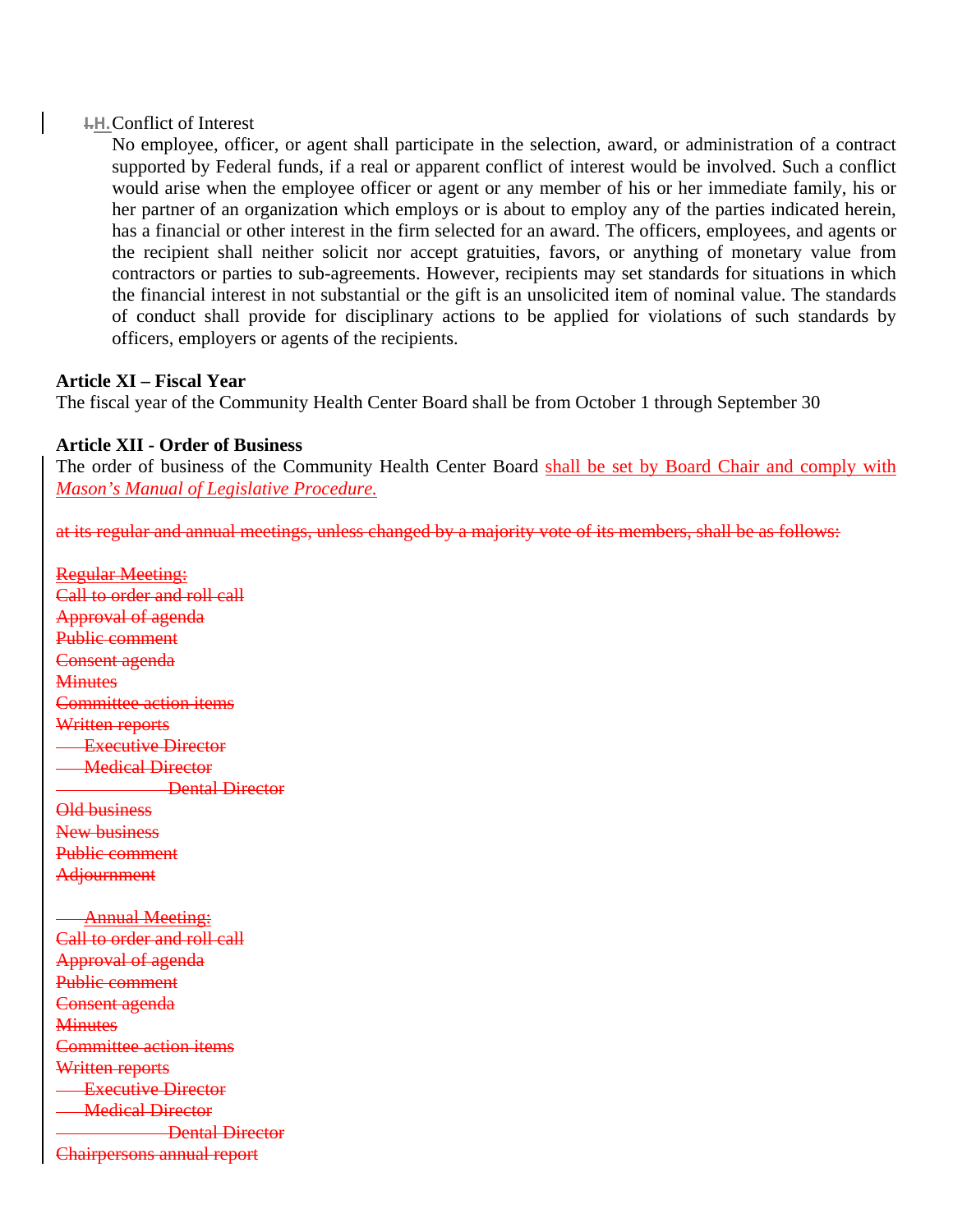Election of Community health Center Board Officers Old business New business Public comment **Adjournment** 

### **Article XIII – Amendments**

These Bylaws may be amended at a regular meeting of the Community Health Center Board by a two-thirds (2/3) vote of the entire membership of the Community Health Center Board, only after the proposed change has been presented and discussed at a previous regular meeting. Amendments to the Bylaws do not become effective until ratified by the Board of Commissioners, and signed and dated by the Community Health Center Board Chairperson, Executive Director for the Ingham Community Health Centers, and the Board of Commissioners' Chairperson.

### **Article XIV – Proxy**

An absent Community Health Center Board member shall not be allowed to vote by proxy.

### **Article XV – Parliamentary Authority**

The Parliamentary Authority of the Community Health Center Board shall be the *Mason's Manual of Legislative Procedure.* 

### **Conclusion**

To the extent that any of the Community Health Center Board Bylaws are contrary to the statutory requirements or Board of Commissioner's authorization, they shall be of no force or effect.

**Community Health Center Board Chairperson** Date

Ingham County Board of Commissioner's Chairperson Date

Executive Director of Ingham Community Health Centers Date

 $\_$  , and the state of the state of the state of the state of the state of the state of the state of the state of the state of the state of the state of the state of the state of the state of the state of the state of the

\_\_\_\_\_\_\_\_\_\_\_\_\_\_\_\_\_\_\_\_\_\_\_\_\_\_\_\_\_\_\_\_\_\_\_\_\_\_\_\_\_\_\_\_\_\_\_\_\_\_\_\_ \_\_\_\_\_\_\_\_\_\_\_\_

\_\_\_\_\_\_\_\_\_\_\_\_\_\_\_\_\_\_\_\_\_\_\_\_\_\_\_\_\_\_\_\_\_\_\_\_\_\_\_\_\_\_\_\_\_\_\_\_\_\_\_\_ \_\_\_\_\_\_\_\_\_\_\_\_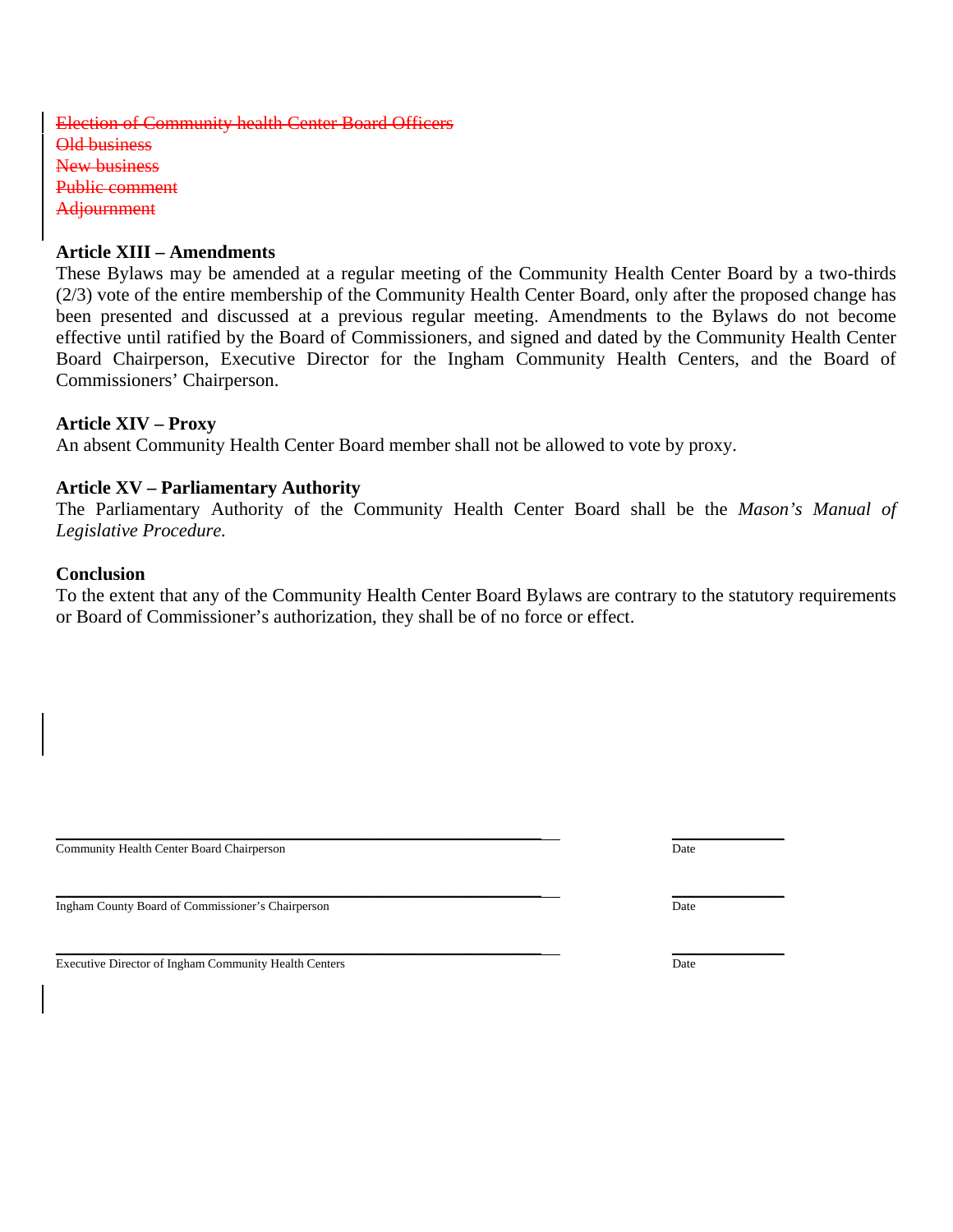# APPROVED AS TO FORM FOR COUNTY OF INGHAM COHL, STOKER & TOSKEY, P.C.

By: \_\_\_\_\_\_\_\_\_\_\_\_\_\_\_\_\_\_\_\_\_\_\_\_\_\_\_\_\_

Mattis D. Nordfjord

n:\client\ingham\health\_dept\agreements\ing co health centers\chc bylaws approved .docx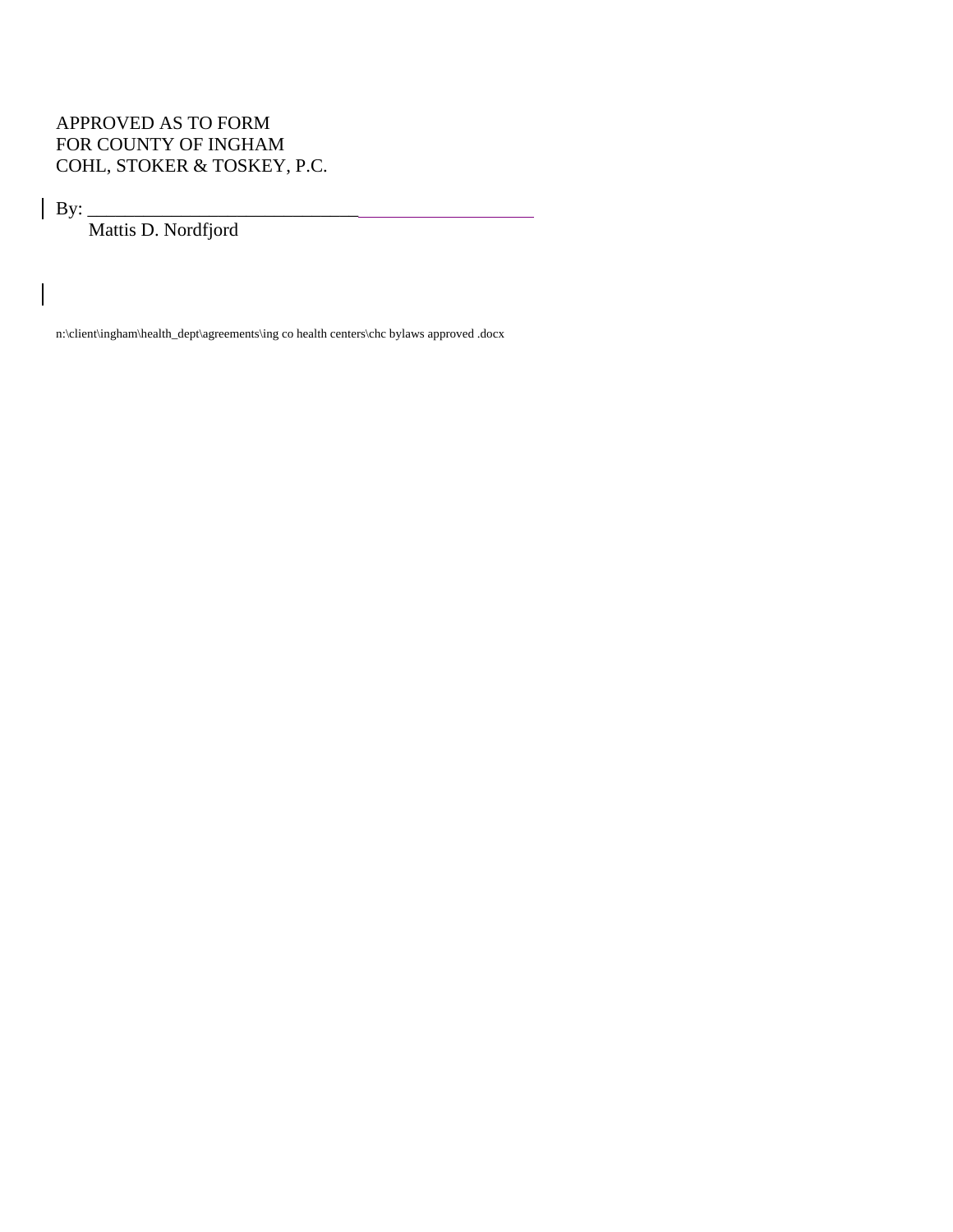Introduced by the Human Services Committee of the:

# INGHAM COUNTY BOARD OF COMMISSIONERS

# **RESOLUTION TO AUTHORIZE EXTENDED COOPERATIVE OPERATIONAL AGREEMENT WITH THE INGHAM COMMUNITY HEALTH CENTER BOARD OF DIRECTORS**

WHEREAS, through resolution #15-478, the Cooperative Operational Agreement between the Ingham County Board of Commissioners and the Ingham Community Health Center (ICHC) Board of Directors was extended through December 31, 2017; and

WHEREAS, as a Health Center Program Grantee of the U.S. Department of Health and Human Services' Health Resources and Services Administration (HRSA), Ingham County Health Department (ICHD) is required by Section 330 of the Public Health Services (PHS) Act to maintain a governing board of which the majority are being served by the center, and who as a group demographically represent the population receiving health care from the center; and

WHEREAS, as a public entity, ICHD fulfills this requirement with a co-applicant board, the Ingham County Community Health Center Board of Directors; and

WHEREAS, when two boards exist, each board's responsibilities must be specified in writing so that responsibilities for carrying out the governing functions are clearly understood; and

WHEREAS, ICHD fulfills the requirement through a Cooperative Operational Agreement with the Community Health Center Board of Directors; and

WHEREAS, the ICHC Board of Directors functions must, at a minimum, include the following:

- Hold monthly meetings;
- Reach approval of the health center grant application and budget;
- Oversee selection/dismissal and performance evaluation of the health center Executive Director;
- Select services to be provided and health center hours of operations;
- Measure and evaluate the organization's progress in meeting its annual and long-term program and financial goals and develop plans for the long-range viability of the organization by engaging in strategic planning, review the organization's mission and bylaws, evaluate patient satisfaction, and monitor organizational assets and performance; and
- Establish general policies for the health center.

WHEREAS, in order to maintain compliance as a HRSA grantee, an updated agreement must be established; and

WHEREAS, the current Cooperative Operational Agreement ends December 31, 2017; and

WHEREAS, the ICHC Board of Directors must have established Bylaws in order to ensure compliance with federal statute and program requirements as stipulated by Section 330 of the Public Health Services Act, which are included as an attachment to the Cooperative Operational Agreement; and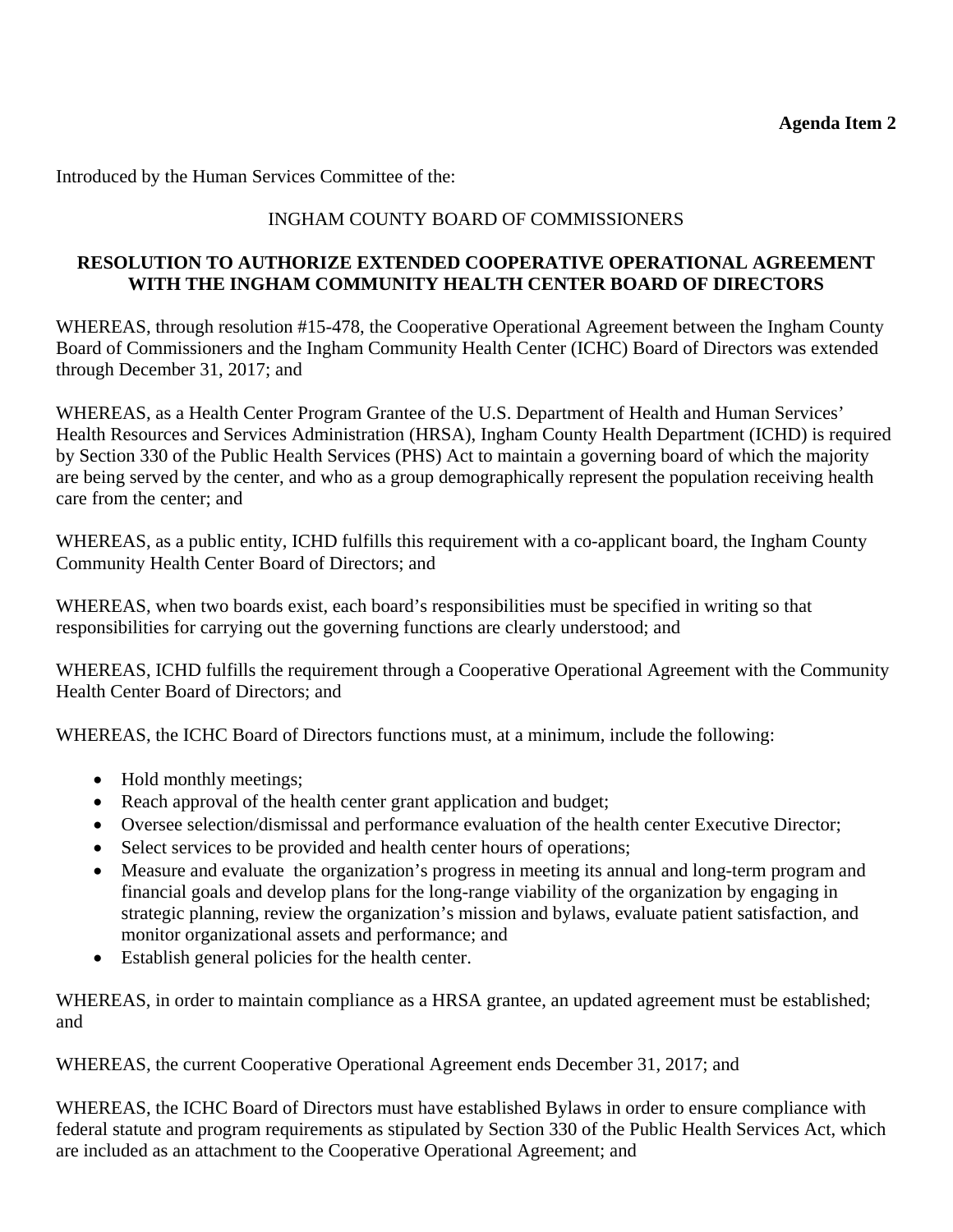WHEREAS, the Bylaws of the ICHC Board of Directors were recently revised, and these revisions must also be approved and adopted by the Ingham County Board of Commissioners; and

WHEREAS, the ICHC Board of Directors recommends that the terms of the current Cooperative Operational Agreement be extended for the term of one year; and

WHEREAS, the Health Officer recommends that the Board of Commissioners authorize the extension of the Cooperative Operational Agreement for one year, effective January 1, 2018 through December 31, 2018.

THEREFORE BE IT RESOLVED, that the Ingham County Board of Commissioners hereby authorizes the extension of the Cooperative Operational Agreement with ICHC Board of Directors for one year, effective January 1, 2018 through December 31, 2018.

BE IT FURTHER RESOLVED, that the Ingham County Board of Commissioners approve the attached revised bylaws developed by the ICHC Board of Directors.

BE IT FURTHER RESOLVED, that the Chairperson of the Board of Commissioners is hereby authorized to sign any necessary contract documents on behalf of the county after approval as to form by the County Attorney.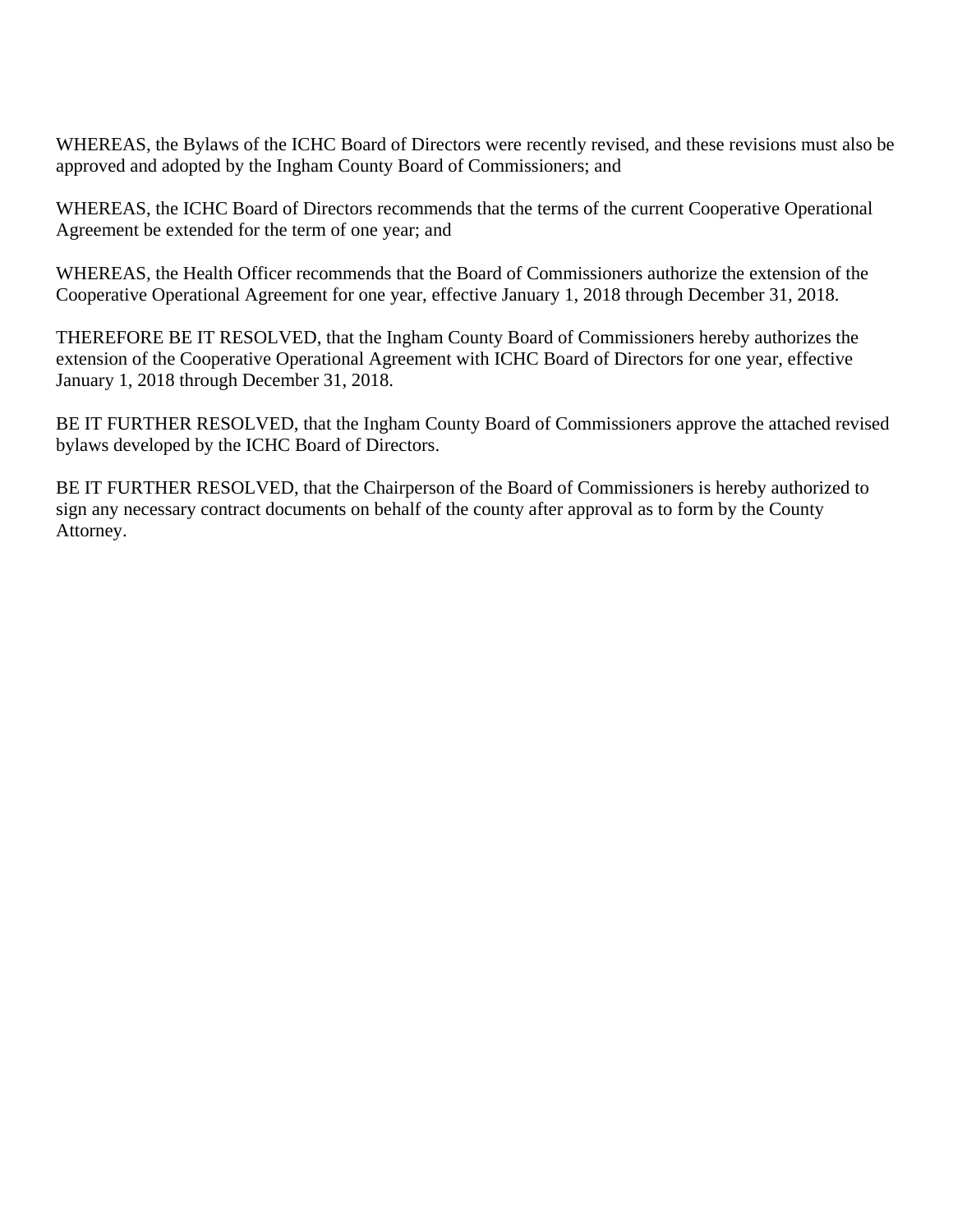Approved for Signature 12/21/2017

# **INGHAM COMMUNITY HEALTH CENTER BOARD**

# **BYLAWS**

Ingham Community Health Center Board of Directors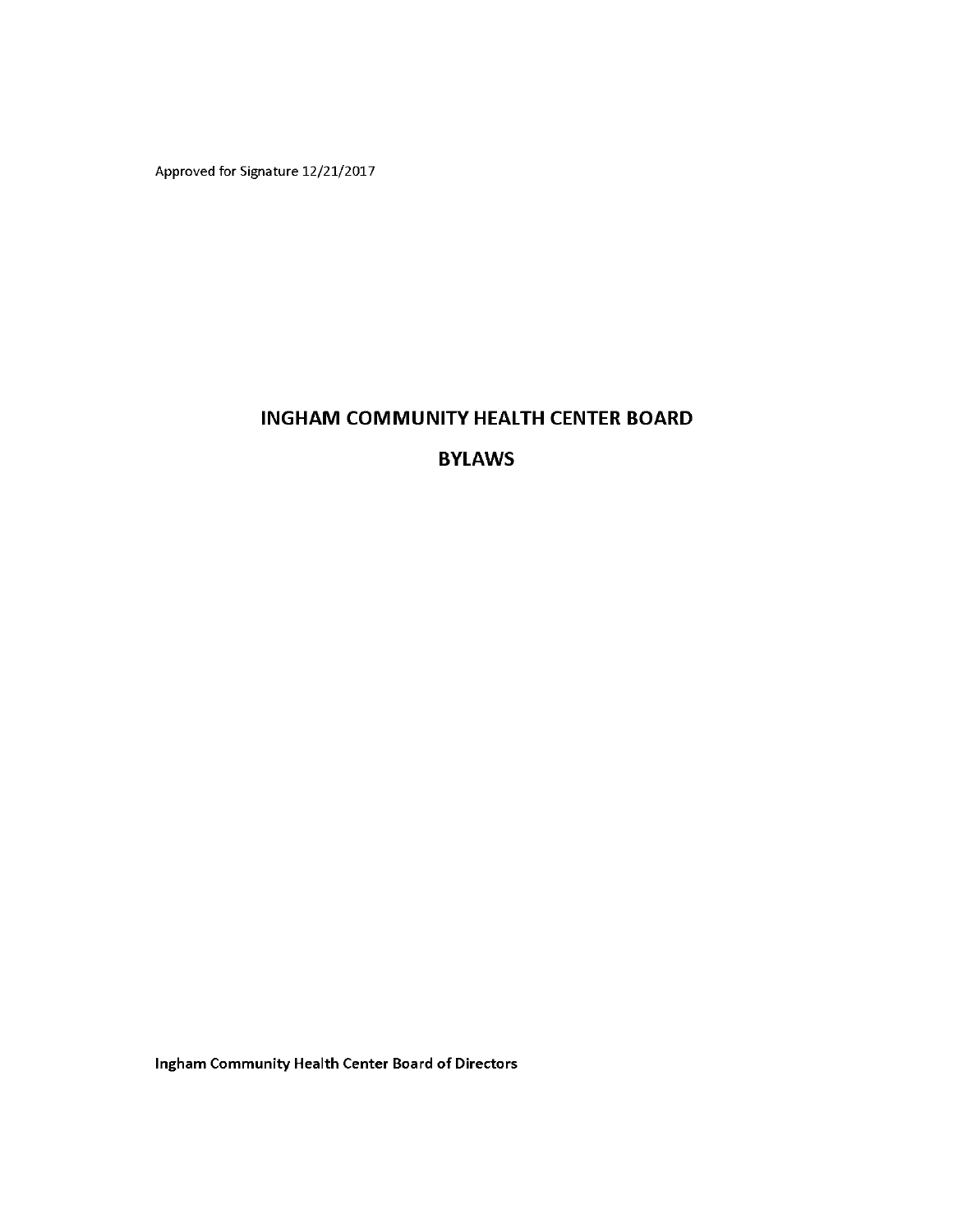#### Article I - Name

The name of this Board shall be the Ingham Community Health Center Board of Directors hereinafter "Community Health Center Board."

#### Article II - Purpose

The Community Health Center Board will assist the Ingham County Board of Commissioners, hereinafter "Board of Commissioners" and the Ingham County Health Department, hereinafter "Health Department," a department of Ingham County pursuant to MCL 333.2413, to implement health services for Ingham County residents throughout a network of Community Health Centers operated by the Health Department. These services represent a significant effort by the County to assure that lowincome Ingham County residents have adequate access to primary care, dental care, Women's Health services, including family planning, sexually transmitted infection prevention, diagnosis, and treatment, immunizations, behavioral health, care for the homeless, refugee care and care for persons with HIV. The Community Health Center Board, Board of Commissioners, and the Health Department shall be particularly committed to meeting the health care needs of at-risk populations, including women during the child-bearing years, children, minorities, and other underserved populations.

The Community Health Center Board shall serve as a co-applicant for a grant application to the U.S. Department of Health and Human Services, Health Resources and Services Administration, Bureau of Primary Health Care, Health Center Program under Section 330 of the Public Health Services Act for operation of a Federally Qualified Health Center. The Community Health Center Board shall monitor the Health Department's implementation of the grant.

#### Article III - Mission and Objectives

#### A. Mission

Our mission is to attain the highest level of community wellness by empowering people to improve their health and well-being.

#### **B.** Objectives

- 1. To arrange for the provision of comprehensive primary care services to residents of the medically underserved areas of Ingham County, and surrounding areas.
- 2. To increase the accessibility of primary care services, inclusive of medical and dental (oral) services, to uninsured/underinsured population groups which experience a shortage of primary care.
- 3. To assure that the Community Health Centers provide high quality primary care services.
- 4. To develop an integrated primary care program with other community health resources, including ongoing public health services.
- 5. To support the Ingham County objective of assuring that all County residents have access to an organized system of health care.
- 6. To support Ingham County in its efforts to make certain public health services (such as family planning, sexually transmitted infection prevention, diagnosis, and treatment, breast and cervical cancer control, and immunizations) available to the general population and especially to at-risk populations, including women in childbearing years, children, minorities, and other underserved populations through a primary medical care model.

#### Article IV - Authority of Board of Commissioners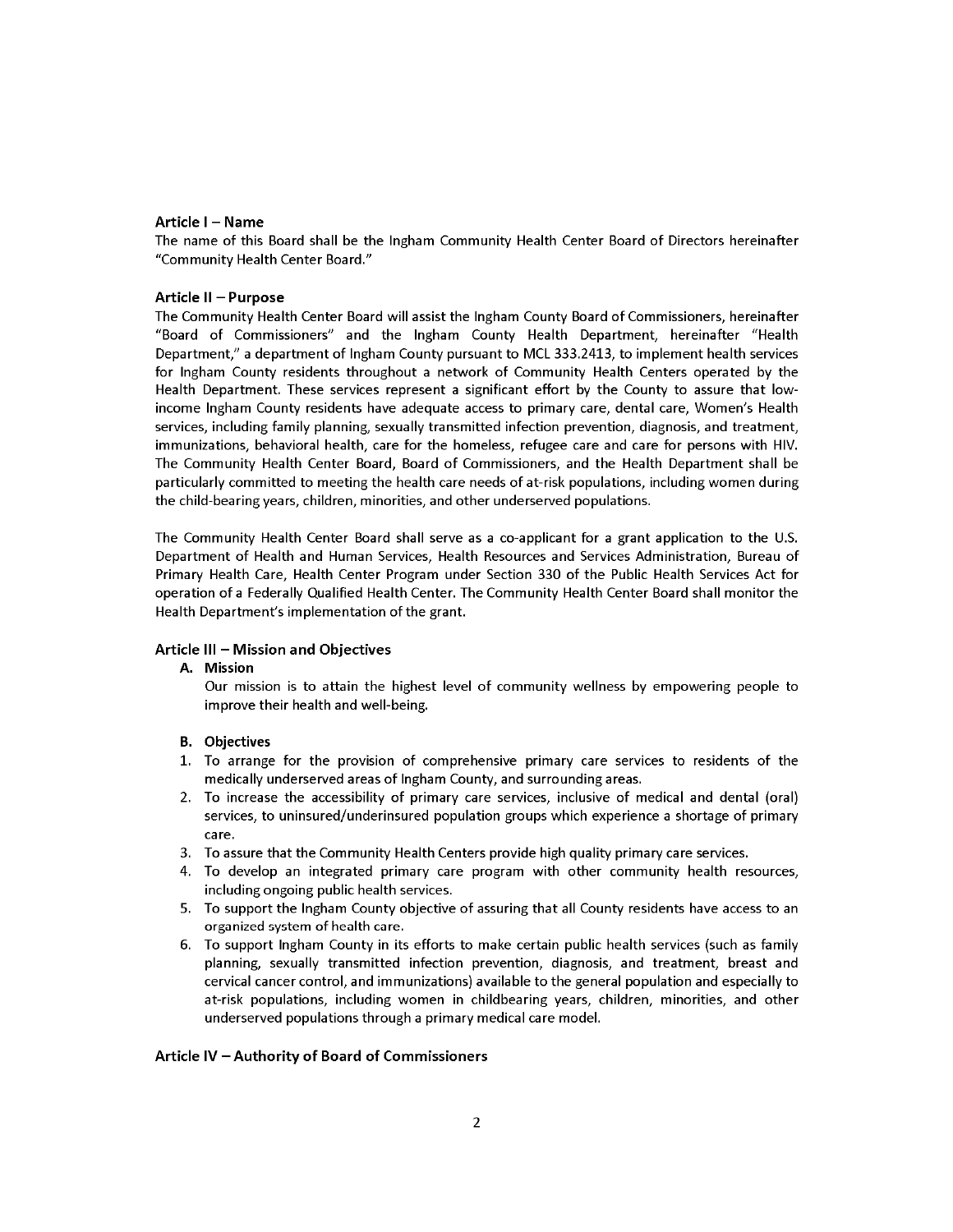The Board of Commissioners is elected and operates under provisions of Article VII of the 1963 Michigan Constitution and Public Act 156 of 1851, MCL 46.1 et. seq. The Board of Commissioners has the responsibility to represent the County and for the care and management of the business of the County. MCL 46.11. The Board of Commissioners has the authority to establish rules and regulations in reference to the management of the interest and business concerns of the County as the Community Health Center Board considers necessary and proper in all matters not especially provided for by law. MCL 46.11(m). Pursuant to the statute, the Board of Commissioners is required to provide for a County Health Department to serve the needs of the community. MCL 333.2413.

The Board of Commissioners, acting on behalf of Ingham County, shall serve as the public entity applicant, together with the Community Health Center Board as co-applicant, for grants under Section 330 of the Public Health Services Act.

#### Article V - Size and Composition

#### A. Size

The Community Health Center Board shall consist of no less than nine (9) and no more than

seventeen (17) members to maintain appropriate representation for the complexity of the Community Health Centers.

#### **B.** Composition

- 1. A majority of the Community Health Center Board members shall be individuals who are served by the Community Health Centers and who, as a group, represent the individuals being served in terms of demographic factors, such as race, ethnicity and gender, and geographic factors. Board members that have not utilized Community Health Center services within the past 24 months do not count toward the board composition requirement.
- 2. No more than one-half of the remaining members of the Community Health Center Board shall be individuals who derive more than ten percent (10%) of their annual income from the health care industry.
- 3. The remaining Community Health Center Board members shall be representatives of the community, in which the catchment area is located and shall be selected for their expertise in community affairs, local government, finance and banking, legal affairs, trade unions, and other commercial and industrial concerns or social service agencies within the community. Geographic factors also to be considered.
- No less than one (1), but no more than two (2), Community Health Center Board members shall 4. be Ingham County Board of Commissioners' members.
- 5. No Community Health Center Board member shall be an employee of the Community Health Center or the spouse, child, parent, brother or sister by blood or marriage of such an employee. Board members shall not have been employees of the Health Center or Ingham County Health Department during the 12 months prior to appointment.
- 6. Conflicts of interest, as defined by Michigan law, or the appearance of conflicts of interest, shall be prohibited and shall be reviewed annually.
- 7. The Executive Director and Executive Assistant shall provide logistical and managerial assistance to the Community Health Center Board.

#### Article VI - Membership and Terms of Office

A. Community Health Center Board Appointments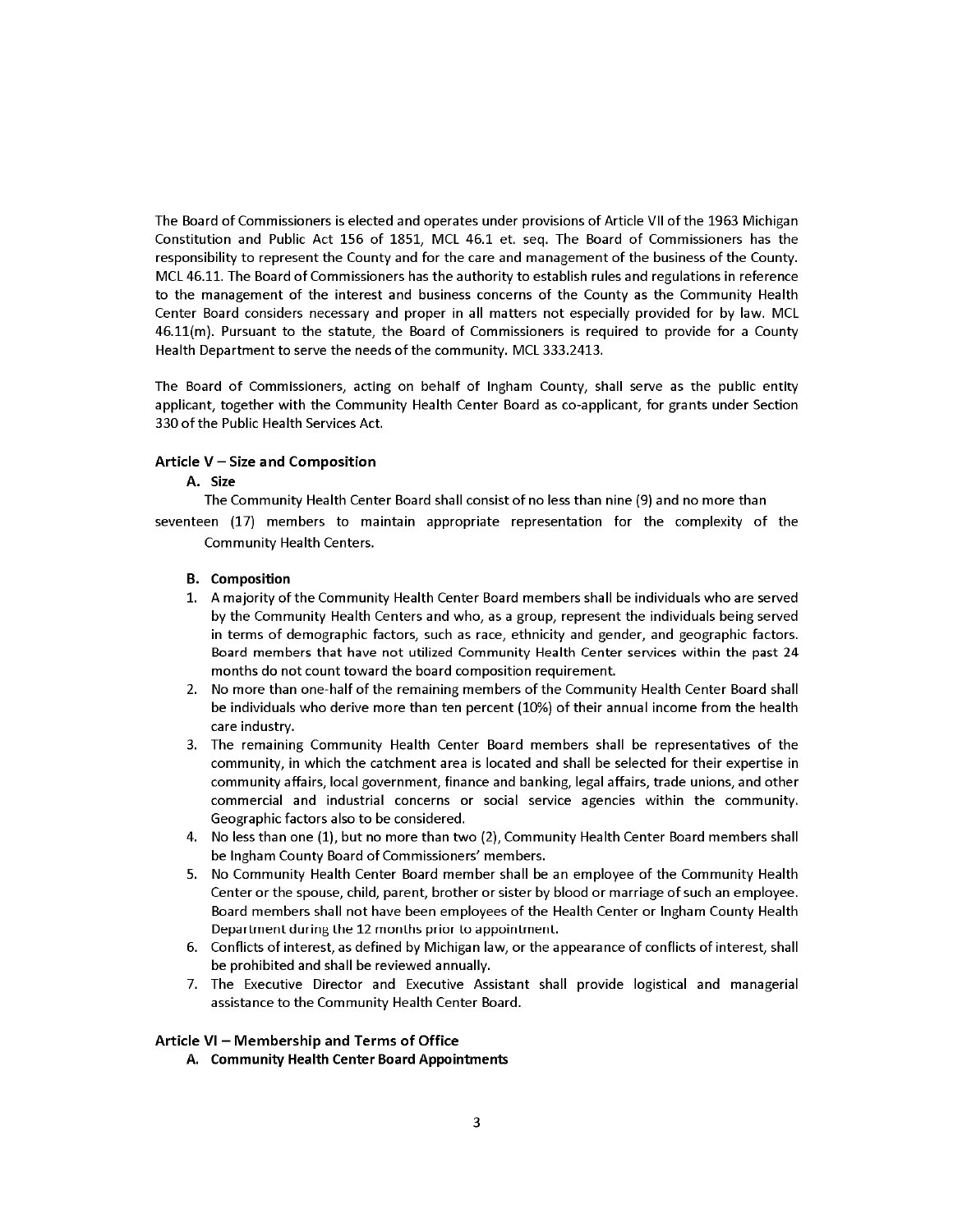On an as-needed basis, the Community Health Center Board shall recommend nominations for each vacant seat on the Community Health Center board for consideration and appointment. The Community Health Center Board shall solicit nominations from the community serviced by the Community Health Centers, community organizations, and health organizations. The Board of Commissioners shall make appointments from the slate of nominees recommended by the Community Health Center Board. The Community Health Center Board and the Board of Commissioners will use their best efforts to maintain the same ratio of consumer members and members-at-large as set out in Article V above.

#### **B.** Terms of Office

Members shall be appointed for terms of two (2) years and shall serve until his/her successor is appointed and qualified. Members will serve no more than three (3) consecutive full terms of office unless suitable new members cannot be identified to allow the Board to remain in compliance with composition requirements.

#### C. Removal

Any member of the Community Health Center Board may be removed for just cause upon 2/3 vote of the Community Health Center Board after notice and an opportunity to be heard. Just cause includes but is not limited to unexcused absence from three consecutive Community Health Center Board meetings, or the failure to attend 75% of the regular meetings in any calendar year. An unexcused absence is defined as an absence of which designated staff was not notified in advance of the meeting.

#### D. Vacancies and Resignations

Any vacancies occurring on the Community Health Center Board shall be filled in the same manner as Community Health Center Board appointments are made. In the process of filling vacancies, the Community Health Board shall maintain the Community Health Center Board's composition of consumer members and members-at-large and maintain the minimum number of members requirement. Any Community Health Center Board member appointed to fill a vacancy shall be appointed for the unexpired term of his/her predecessor in office.

All resignations must be submitted to the Community Health Center Board Chairperson thirty (30) days prior to the effective date, if possible, in accordance with the established Submission of Resignation policy set forth by the Community Health Center Board.

#### E. Compensation

Members of the Community Health Center Board shall serve without compensation for membership. Members may be provided with compensation for actual expenses related to transportation, childcare or other assistance as the board sees fit to support attendance a Community Health Center Committee or Board meetings and other official business requested by the Community Health Center Board. The Health Center Board will maintain a policy outlining the acceptable types of reimbursement and approvals required.

#### Article VII - Meetings and Voting

#### A. Annual Meeting

The annual meeting of the Community Health Center Board shall be held in October at a place to be decided by the Community Health Center Board.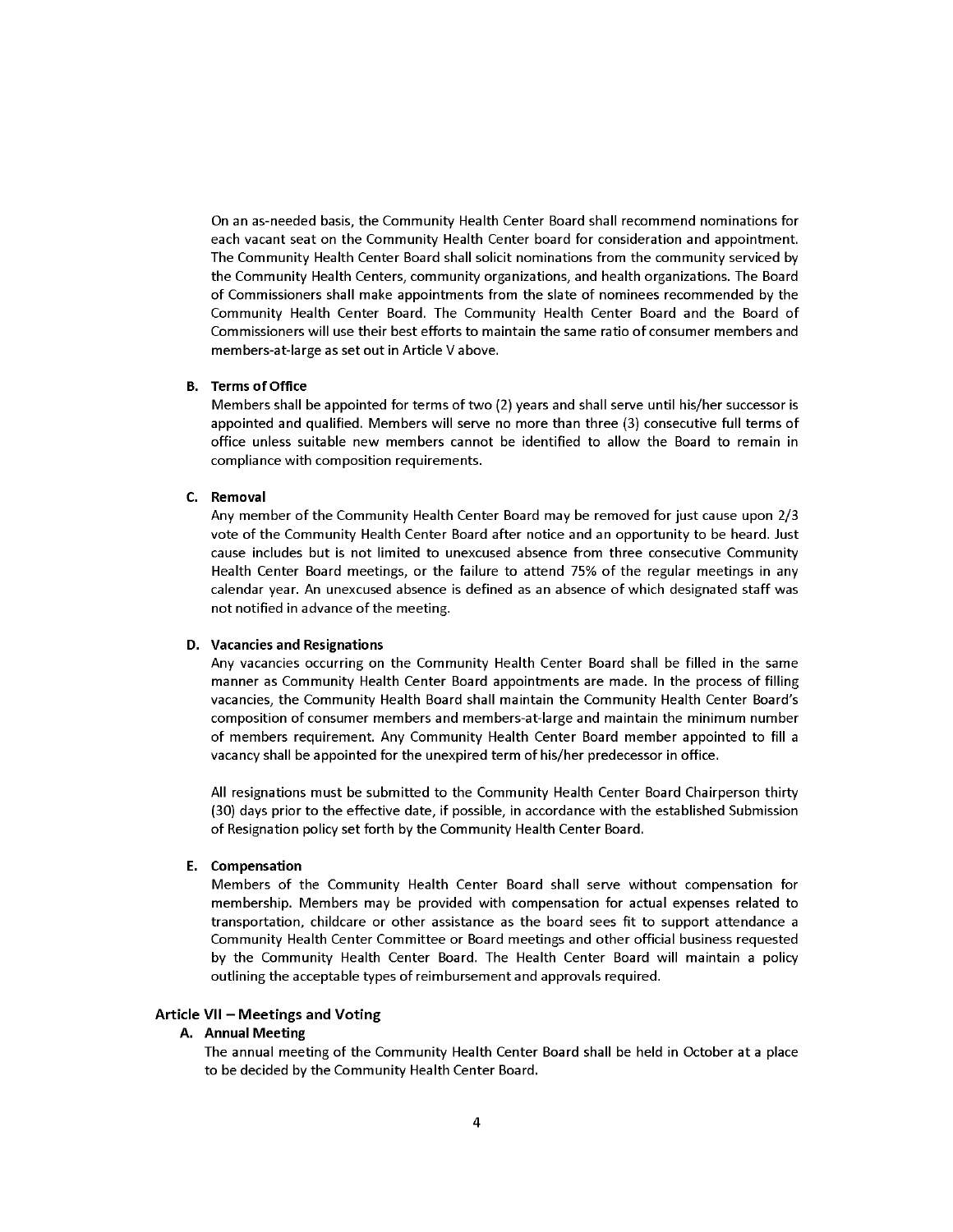#### **B.** Regular and Special Meetings

Regular meetings of the Community Health Center Board shall be held monthly at a time and place to be decided by the Community Health Center Board. All regular meetings of the Community Health Center Board shall be conducted according to the Michigan Open Meetings Act (P.A. 267 of 1976.) The agenda of each meeting will be distributed to the members no later than two (2) business days prior to each meeting. The agenda may be modified by a majority vote of the members present at the meeting.

Special meetings may be called by the Chairperson or by four (4) members of the Community Health Center Board, at such a time and place as may be deemed necessary. All special meetings shall be conducted in accordance with the Michigan Open Meetings Act (P.A. 267 of 1976.)

#### C. Notice of Special Meetings

Community Health Center Board members shall be notified of the time, place, and purpose of all special meetings of the Community Health Center Board at least two (2) days prior by e-mail, US mail, text or electronic communication or hand delivery in person. Notices of special meetings of the Community Health Center Board shall specify the business to be transacted at the special meeting and no other business except that specified shall be considered at the special meeting.

#### D. Quorum

A majority (51%) of the Community Health Center Board members appointed and serving shall constitute a quorum for the transaction of business. Committee meetings shall hold different requirements as actions are recommendations to the full Community Health Center Board as set forth in the Guidelines for Ingham County Advisory Boards and Commissions. Community Health Center Board Members participating by telephone or other technology that allows for nearly immediate two way communication will be counted as present for the quorum.

#### E. Voting

All questions shall be decided by majority vote of the Community Health Center Board members present and voting except as may be provided by statue or these Bylaws.

#### Article VIII - Officers and Staff Assistance

### A. Officers

The officers of the Community Health Center Board shall be the Chairperson, Vice-Chairperson, and Secretary.

#### **B.** Election and Terms of Office

The officers shall be elected by the Community Health Center Board during the annual meeting and shall take office immediately thereafter. Terms of office shall be for one (1) year or until their successors are elected. Officers shall be elected at the first meeting of the Community Health Center Board and shall serve until the first annual meeting thereafter.

#### C. Removal

Any officer elected by the Community Health Center Board may be removed by the Community Health Center Board with two-thirds majority vote after notice and an opportunity to be heard.

#### D. Vacancy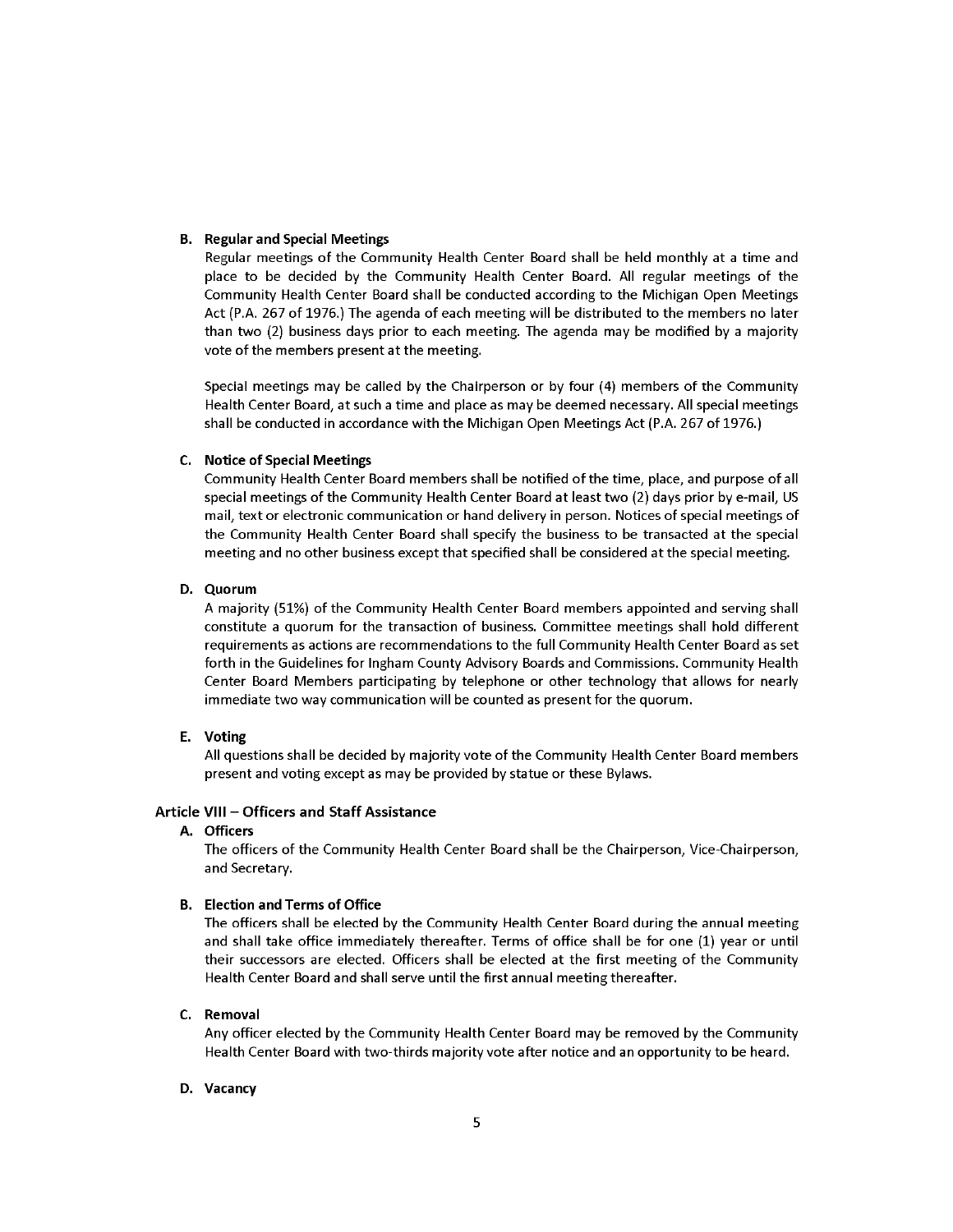The unexpired term of an officer not completing his or her term shall be filled by a majority vote of the Community Health Center Board at the next regular meeting after the vacancy or at a special meeting called for that purpose. A majority vote of the total Community Health Center Board membership shall be necessary to elect and officer.

#### E. Chairperson

The Chairperson shall be elected by a majority of the Community Health Center Board membership and shall preside at all meetings of the Community Health Center Board.

#### F. Vice-Chairperson

The Vice-Chairperson shall perform the duties of the Chairperson in the absence of the Chairperson, shall chair either the Membership, Finance or Quality Committees and shall perform such other duties as from time to time may be assigned by the Community Health Center Board.

#### G. Secretary

The Secretary shall work with the CHC staff and be responsible for initial review of the draft minutes provided by staff. The Secretary shall perform other duties as assigned by the Community Health Center Board.

#### H. Executive Director

The Executive Director shall be primarily responsible for the management and operation of the Community Health Centers. The Community Health Center Board shall have the authority to suspend, remove, appoint, and/or reappoint a person to the position of Executive Director with concurrence of the Ingham County Health Officer in accordance with the Ingham County Managerial and Confidential Employee Personnel Manual and other procedures and policies of the Board of Commissioners. The Community Health Center Board, upon committee recommendation, shall participate in the annual performance evaluation of the Executive Director with contribution by the Ingham County Health Officer, to be conducted in accordance with the U.S. Department of Health and Human Services, Bureau of Primary Care, Health Center Program expectations and Ingham County personnel policies.

#### $\mathbf{L}$ **Staff Assistance**

The Executive Director shall ensure that secretarial assistance for purposes of recording, distributing, and storing minutes in accordance with the Meeting Minutes Guideline policy is provided. Also, Community Health Center or Ingham County staff assistance, if appropriate, shall be provided to the Community Health Center Board and committee meetings and to the Chairperson in the performance of his/her Community Health Center Board authorized duties, as reasonably requested.

#### Article IX - Committees

#### A. Ad-Hoc Committees

The Community Health Center Board may establish ad-hoc committees as it deems necessary to carry out the purpose and objectives of the Community Health Center. The Chairperson, with the consent of a majority of Community Health Center Board members, shall assign Community Health Center Board members to these committees. Non-Community Health Center Board members may also serve on ad-hoc committees. Ad-hoc committees shall be advisory in nature.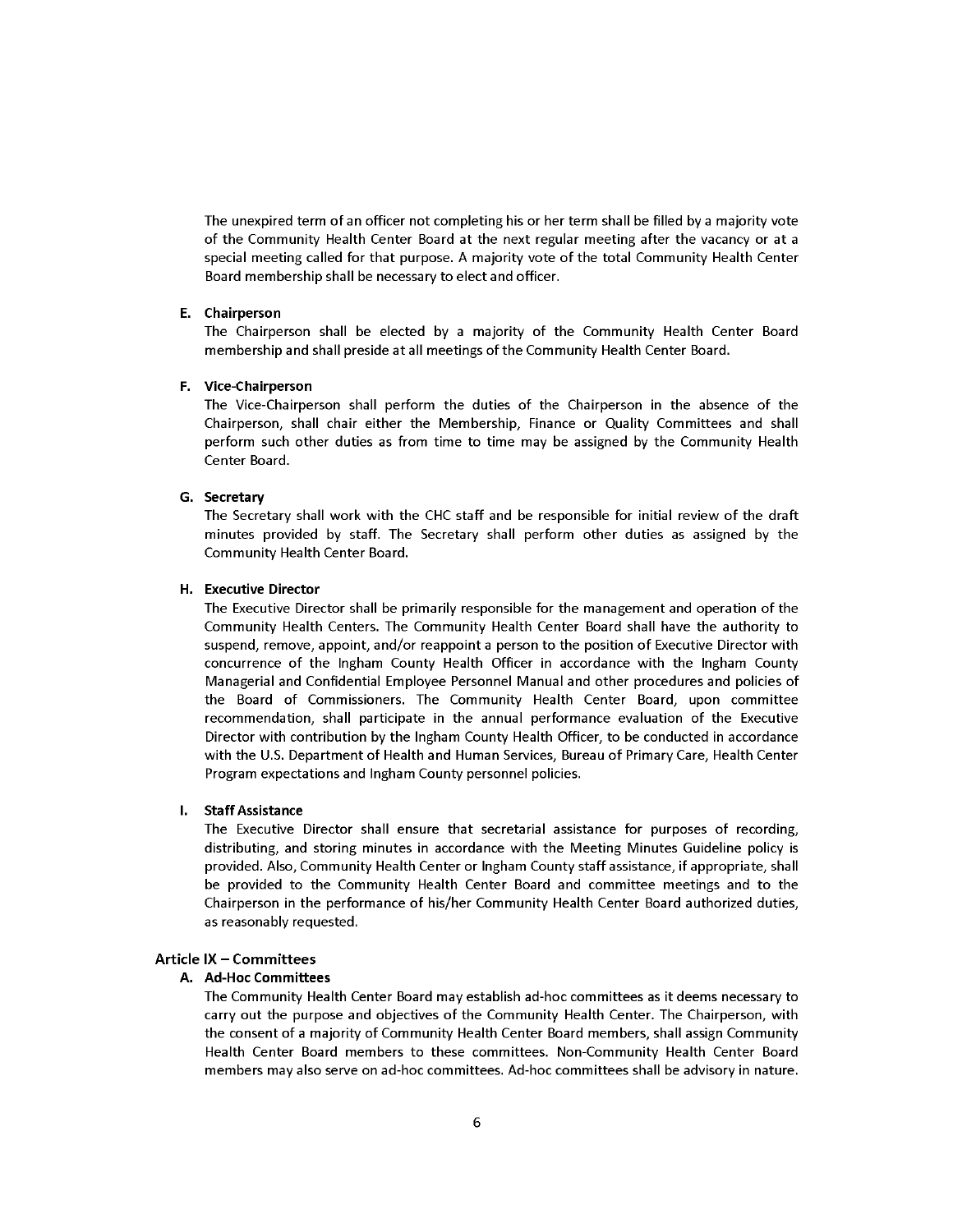An annual ad-hoc committee may be established for the purpose of the annual Executive Director evaluation.

#### **B.** Standing Committees

The Chairperson of the Community Health Center Board shall, from among Community Health Center Board members, assign the following standing committees and appoint chairpersons for each committee (except Executive Committee, where the Board Chairperson shall serve as chair and VOA Clinic Committee which will be selected as described below):

#### **Executive Committee:**

The Executive Committee shall be comprised of the Community Health Center Chairperson (who shall serve as chair or designate a chair in his/her absence) and the Chairpersons of the Finance, Quality, and Membership Committees (totaling four (4) members). The Executive Committee shall, through the Board's intent, provide strategic direction for the Community Health Center board and align communication among board committees. It shall also act for the Board between regularly scheduled meetings. Any and all actions conducted on behalf of the Board by the Executive Committee must have approval from a majority of present Executive Committee members assuming quorum (greater than 50% of committee members present). It shall be responsible for monitoring policy matters affecting the Community Health Center Network and its patients at the local, state, and federal levels. It shall also delegate tasks to other committees when appropriate. Finally, it shall oversee the annual evaluation of the Community Health Center Executive Director and lead the search process and seek input from board members when a Community Health Center Executive Director vacancy arises (this may be tasked to an ad-hoc committee).

Items approved by the Executive Committee not formally delegated to the committee by the Health Center Board must be submitted to the full Board at their next regularly scheduled meeting for approval. Item approved by the Executive Committee and not approved by the Board of Directors will be reversed to the extent legally and physically possible.

#### **Finance Committee:**

The Finance Committee must be comprised of no less than three (3) and no more than 49% of all Community Health Center Board members. It shall develop the recommended Community Health Center budget. The Community Health Center Board and the Board of Commissioners must jointly approve the budget. This committee shall also develop the strategic plan to align financial/operational goals with the County to the greatest extent possible, monitor financial/operational outcomes, and present new or revised financial/operational policies needed to ensure financial solvency of the Community Health Center.

#### **Quality Committee:**

The Quality Committee must be comprised of no less than three (3) and no more than 49% of all Community Health Center Board members. It shall be responsible for establishing all Community Health Center policies and procedures, except for personnel and fiscal policies and procedures (which are retained by the Board of Commissioners). This committee recommends the approval of the annual quality assurance/quality improvement plan to the full Community Health Center Board, and monitors the plan's implementation and results. This committee shall also provide and evaluate patient satisfaction and ensure that Community Health Center operations promotes patient centered care and meets patient needs.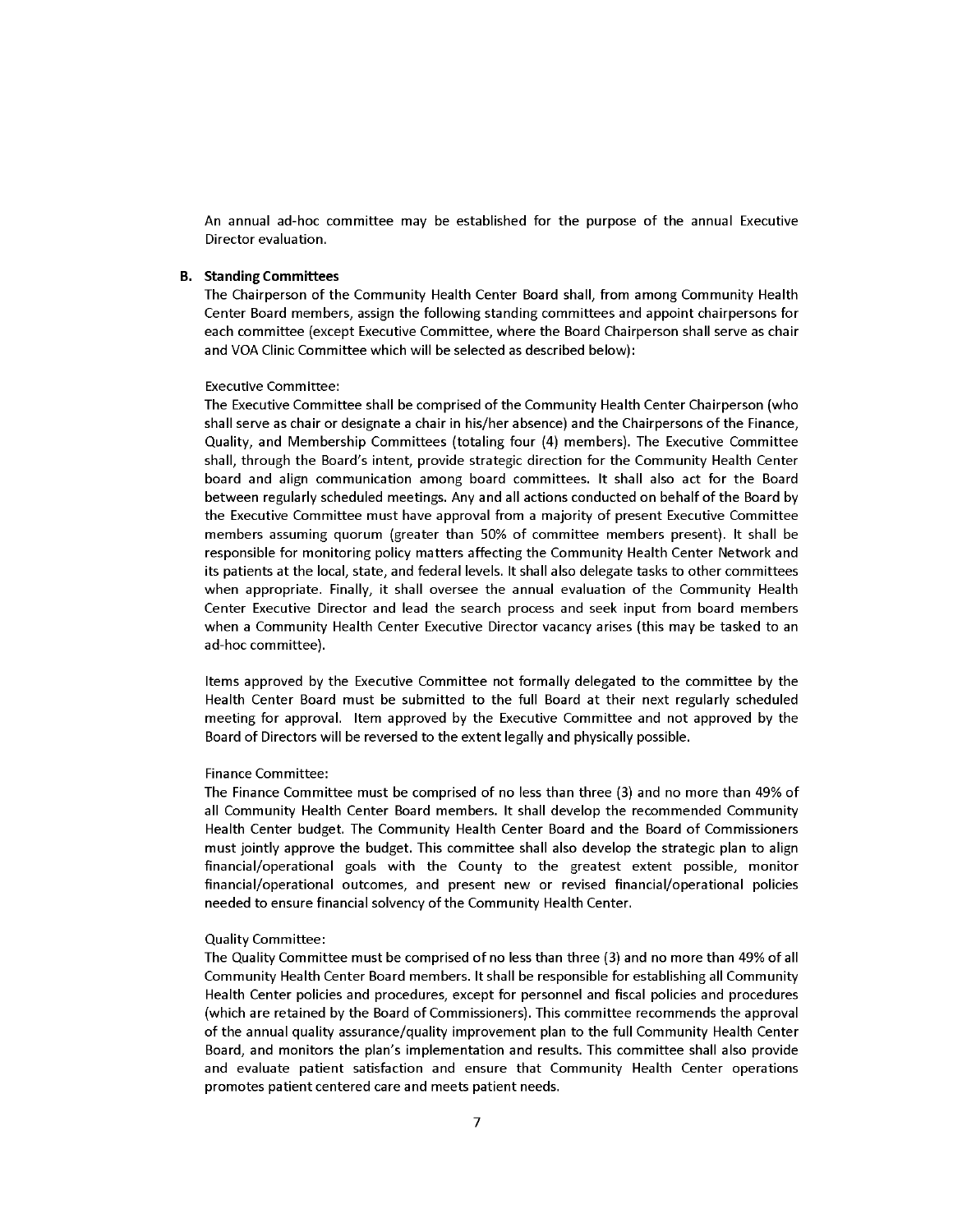#### Membership Committee:

The Membership Committee must be comprised of no less than three (3) and no more than 49% of all Community Health Center Board members. It shall be responsible for the recruitment of new Community Health Center Board members in accordance with established Community Health Center Board policies and maintaining size and composition requirements per the Community Health Center Board Bylaws. This committee shall also be responsible for the training and orientation of new Community Health Center Board members, including the development of annual board member training schedule. This committee shall also be assigned with preparing a slate of nominees for election of officers at the annual meeting. Finally, this committee shall develop and maintain the board member manual, which shall at a minimum, contain detail Bylaws and board member responsibilities.

#### **VOA Clinic Committee:**

The VOA Clinic Committee must be comprised of no less than three (3) and no more than 49% of all Community Health Center Board members. It shall make recommendations on VOA Clinic operations and may also recommend additional opportunities for charity care. The chair of the VOA Clinic Committee shall be appointed by EDWARD W. SPARROW HOSPITAL ASSOCIATION ("Sparrow") for the duration that the Transfer Agreement for the VOA Clinic, entered into by Sparrow and the County of Ingham, is in effect.

The functions of the standing committees are advisory in nature, with the exception of the Executive Committee, who may act on behalf of the Board between regularly scheduled Board meetings in circumstances requiring board action. Except for the aforementioned situation necessitating action by the Executive Committee, the Community Health Center Board must approve any action or decision. The Executive Director, or designee, shall be a non-voting member of all committees. In accordance with program requirements, committees shall meet as needed to accomplish monthly objectives as presented in the annual work plan. Committees are encouraged to meet in person, but can meet virtually (e.g., telephone conference, video conference, etc.) at the discretion of the committee chair.

#### C. General Committee Procedures

- 1. Term: Each standing committee shall be appointed at the annual meeting of the Community Health Center Board and shall serve for one year. Committee chairpersons shall also serve for one year. Committee reassignments may be completed as necessary throughout the term.
- 2. Meeting Procedure: Every meeting of a standing committee of the Community Health Center Board shall be called by its Chairperson or by a majority (51% or more) of committee members. At the first meeting of a standing committee, a regular meeting schedule shall be established. In the event that a special meeting is necessary, committee members shall be notified of the time, place, and purpose of the special committee meeting at least two (2) business days prior by acknowledged e-mail, US Mail, text or electronic communication or hand delivery in person. A quorum for the conduct of committee business shall require the presence of a majority of committee members. All committee meetings of the Community Health Center Board shall be conducted in accordance with the Michigan Open Meetings Act (P.A. 267 of 1976.)
- 3. Membership: Only Community Health Center Board members may be assigned to standing committees of the Community Health Center Board with the exception of the VOA Clinic as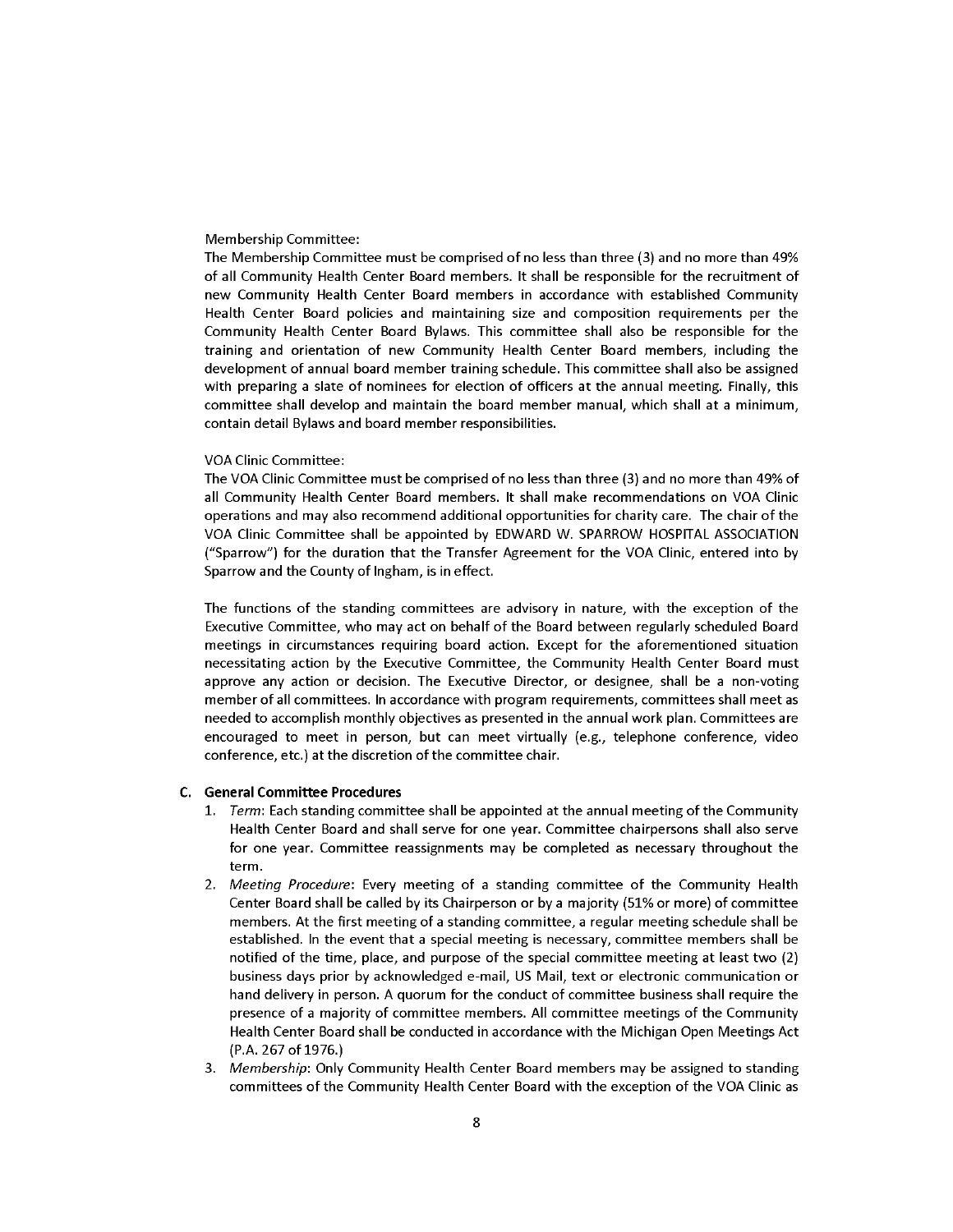set forth above. The Community Health Center Board may request that non-Community Health Center Board members attend Community Health Center Board meetings to provide assistance or information.

4. Voting: When a committee meets and votes on an issue, only members of that committee may vote. Community Health Center Board members who are present and who are not members of the committee may not vote. Community health Center Board committees are advisory in nature and all actions shall be forwarded for review and action to the full Community Health Center Board.

#### Article X - Responsibilities of the Community Health Center Board

#### A. Personnel Policies and Procedures

The Community Health Center Board, through its Cooperative Operational Agreement, shall be bound by the Ingham County personnel policies and procedures, including all collective bargaining agreements negotiated between Ingham County and the legal representatives of employees. These agreements and policies include selection and dismissal procedures, performance appraisal procedures, salary and benefit scales, employee grievance procedures, and equal opportunity and non-discrimination practices as established by the Board of Commissioners.

#### **B.** Executive Director

The Community Health Center Board shall have the authority to suspend, remove, appoint, and/or reappoint a person to the position of Executive Director with concurrence of the Ingham County Health Officer in accordance with the Ingham County Managerial and Confidential Employee Personnel Manual and other procedures and policies of the Board of Commissioners. The Executive Director shall be an employee of Ingham County.

The Community Health Center Board, upon committee recommendation, shall participate in the annual performance evaluation of the Executive Director with contribution by the Ingham County Health Officer, to be conducted in accordance with the U.S. Department of Health and Human Services, Bureau of Primary Care, Health Center Program expectations and Ingham County personnel policies.

#### **C.** Financial Management

The Community Health Center Board shall annually review the budget prepared by the Health Department for the operation of the Community Health Centers, after review and recommendation by the Community Health Center Board Finance Committee. The Community Health Center Board shall advise the Board of Commissioner's regarding this budget. The Community Health Center Board shall review and approve the Section 330 grant application and the annual Section 330 grant budget and recommend this budget to the Board of Commissioners after review and recommendation by the Community Health Center Finance Committee, at the time set forth in Article IX B.1. The Community Health Center Board and the Board of Commissioners shall jointly approve the annual Section 330 grant budget submitted to the U.S. Department of Health and Human Services, Health Resources and Services Administration, Bureau of Primary Health Care, Health Center Program.

The Community Health Center Board shall review management reports to support the Health Department and the Board of Commissioners in the operation of the Community Health Centers. The Community Health Center Board shall provide assurance to the U.S. Department of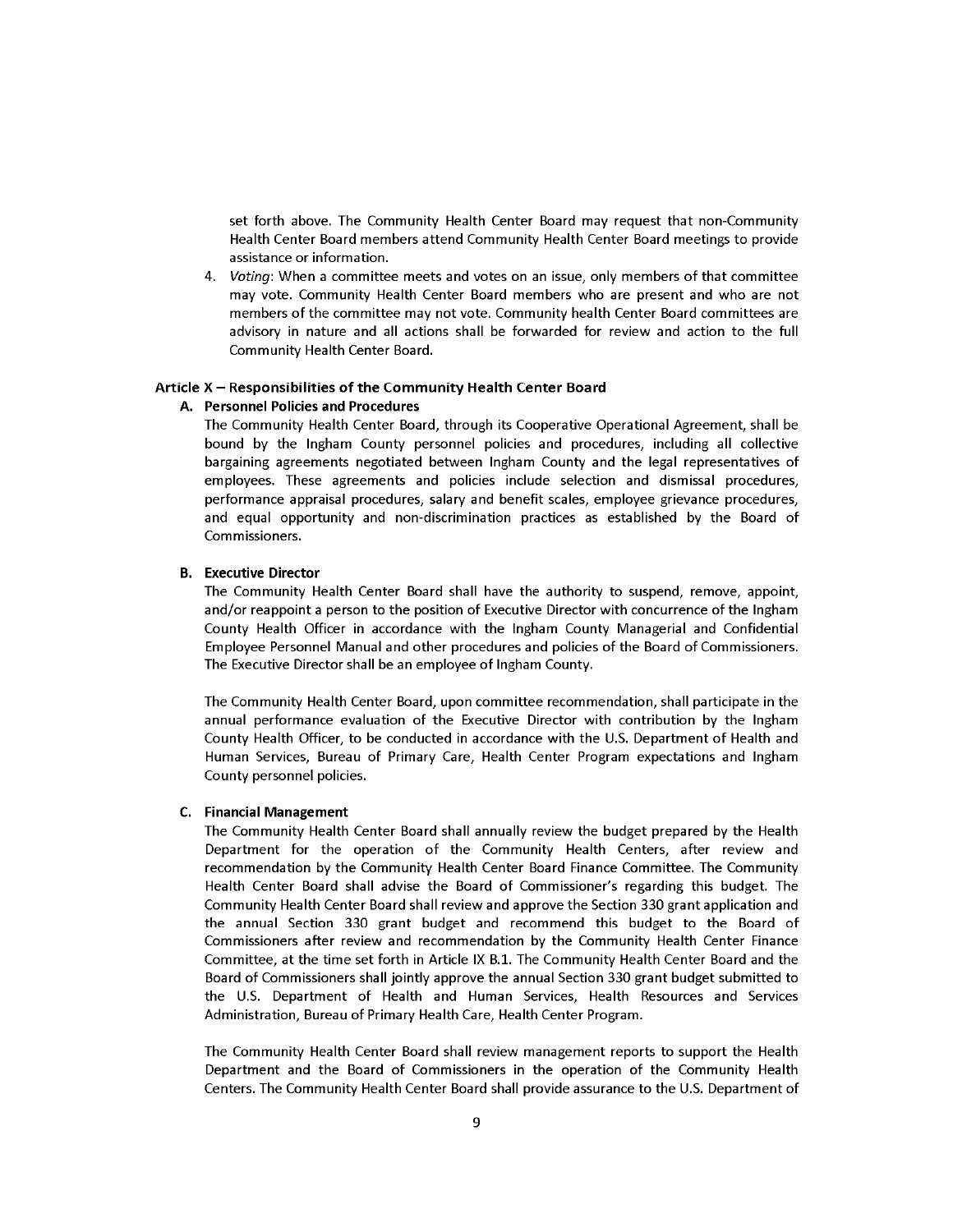Health and Human Services, Health Resources and Services Administration, Bureau of Primary Health Care, Health Center Program shall operate within the adopted budget. As set forth in Michigan law, the Community Health Center Board shall recommend to the Board of Commissioners a fee schedule for the services provided through the Community Health Centers and shall recommend to the Board of Commissioners policies for discounting fees (i.e. sliding fee scale) based on patient/family income.

Audits, as required by law for the 330 grant agreement shall be performed by an independent auditor. The audits may be performed in conjunction with other Ingham County audits.

#### D. Evaluate Community Health Center Activities

The Community Health Center Board shall evaluate utilization patterns, productivity, patient satisfaction, achievement of project objectives of the Community Health Centers, and shall review patient complaint trends or concerns unresolved at a staff level.

#### E. Compliance with Laws

The Community Health Center Board shall assure that the Community Health Centers are operated in compliance with applicable Federal, State, and local laws and regulations.

#### F. Health Care Policy

The Community Health Center Board shall work with the Board of Commissioners to establish policies for health care delivery, including those dealing with the scope, availability and types of services, location and hours of services, and quality of care audit procedures. The recommended policies will assist the Health Department and the Board of Commissioners to implement the objectives set out in Article III of these Bylaws.

#### G. Grants

The Community Health Center Board shall work with the Health Department and the Board of Commissioners to identify and make application for grant opportunities.

#### H. Conflict of Interest

No employee, officer, or agent shall participate in the selection, award, or administration of a contract supported by Federal funds, if a real or apparent conflict of interest would be involved. Such a conflict would arise when the employee officer or agent or any member of his or her immediate family, his or her partner of an organization which employs or is about to employ any of the parties indicated herein, has a financial or other interest in the firm selected for an award. The officers, employees, and agents or the recipient shall neither solicit nor accept gratuities, favors, or anything of monetary value from contractors or parties to sub-agreements. However, recipients may set standards for situations in which the financial interest in not substantial or the gift is an unsolicited item of nominal value. The standards of conduct shall provide for disciplinary actions to be applied for violations of such standards by officers, employers or agents of the recipients.

#### Article XI - Fiscal Year

The fiscal year of the Community Health Center Board shall be from October 1 through September 30

#### **Article XII - Order of Business**